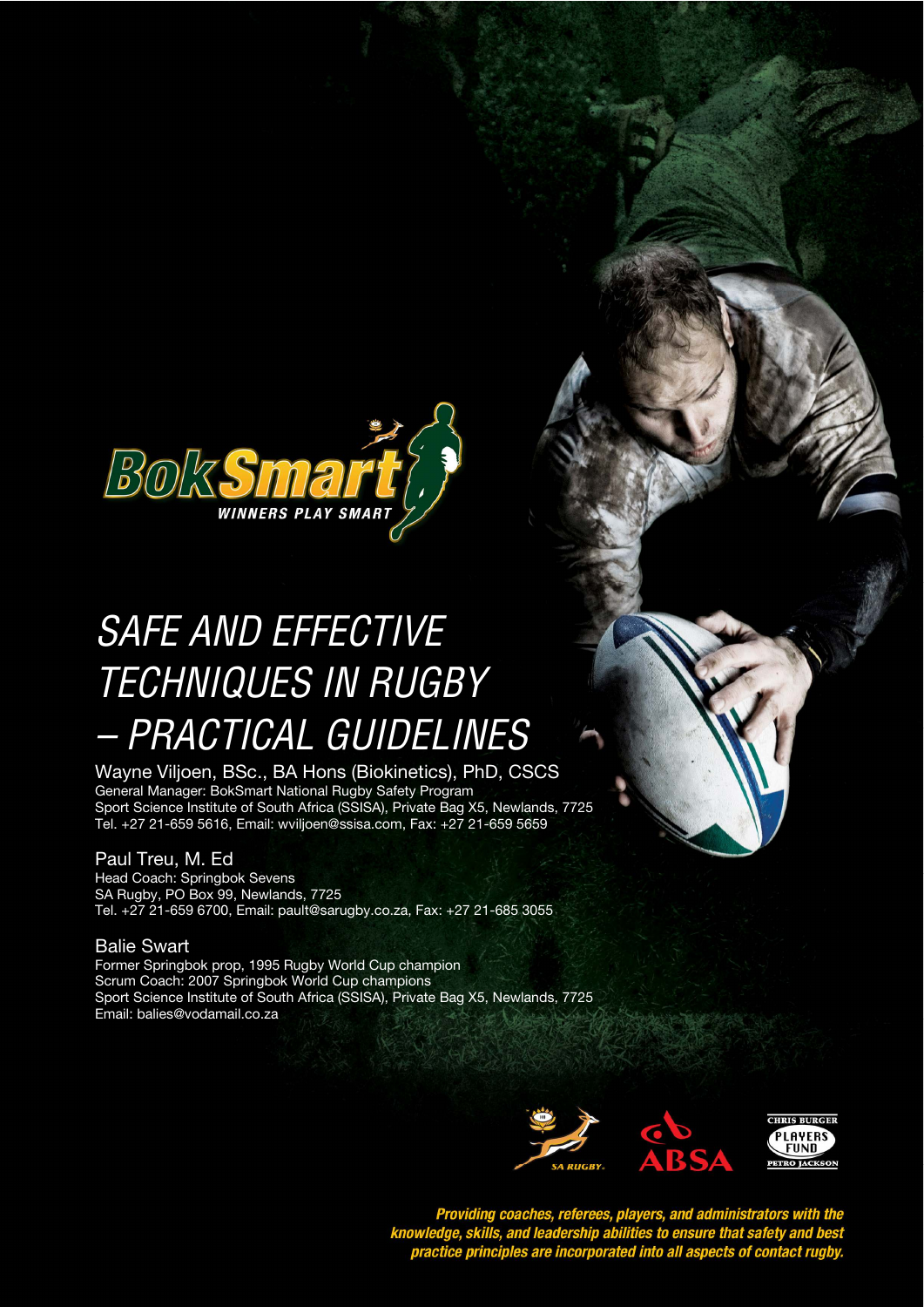## **INTRODUCTION**

Rugby by its very nature is a contact sport, and with high impact collisions, there is always a risk of injury. It is extremely important to stress the point that players should be properly coached to play safe rugby, and this is especially important when teaching the correct execution in contact situations. Even more important is to highlight the fact that safe rugby is also smart and winning rugby. What this essentially means is that if you train and coach your players to approach contact situations in a safe manner, you will also be aiding your players to perform these tasks more effectively. By performing these tasks more effectively, you will ultimately improve individual player performance and indirectly boost overall team performance on the field.

# **THE TACKLE**

In the modern game, one of the key causes of injuries is the tackle situation – the process of tackling and of being tackled. The majority of rugby injuries come from this aspect of play, and therefore one should address this component quite thoroughly. Coaches should practice the basics of tackling on a regular basis as it is a core rugby skill that one can only develop properly over time and through repetition. Humans are also creatures of habit, and by repetition, one can ensure that tackling becomes instinctive and can be performed safely and without excessive thought involved.

#### **Track the attacking player**

One should also note that in many cases tackles are not always executed badly due to poor tackling technique, but rather because the tackler was not in the correct position at the time of the tackle. Therefore an additional coaching emphasis should be placed on the correct tracking techniques when approaching a tackle situation. This technique allows the tackler to shepherd the oncoming attacking player and align himself better to make the tackle; and secondly, limits the space and choices made available to the attacking player. An example of this is the sliding defence pattern. This pattern involves running towards the attacking player's inside shoulder, and on approach shuffling sideways without crossing over the feet. A practical tip to prevent you from crossing your feet and being wrong-footed is to extend your inside arm towards the attacking player as you approach. Tracking on its own allows for a safer tackle situation, as the environment becomes more predictable, and allows you to become more dominant in controlling the tackle situation.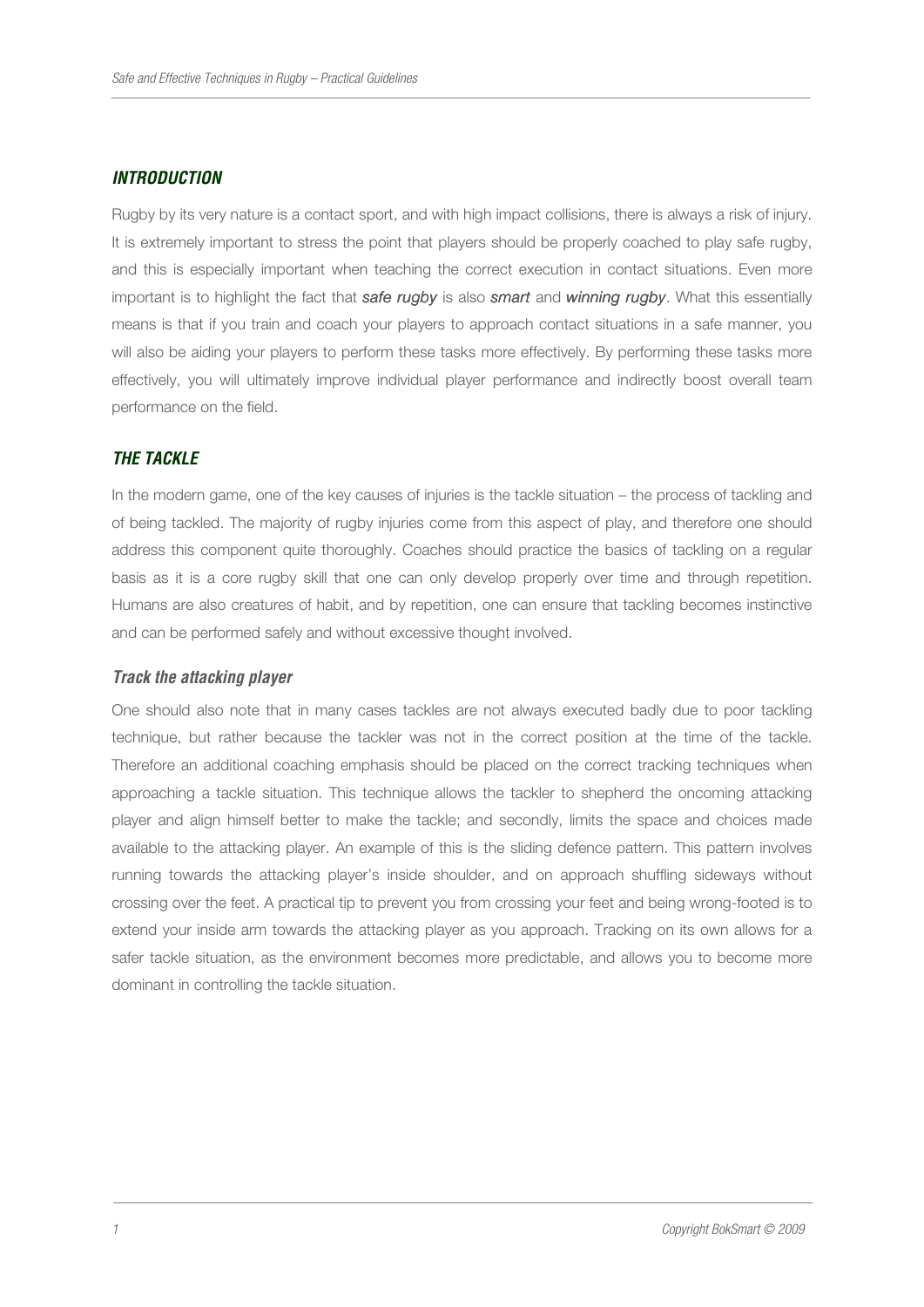#### **Head Position**

One of the most important things to consider in the tackle situation is something that even the very best players at international level still have to work hard on, and this is your head position in the tackle. To drop your face, i.e. your chin towards your chest does two things that are bad for you. One is that the attacking player can change direction at the last minute and make your tackle ineffective, and two is that you place your head and neck in a risky position. It has been shown that the most severe neck injuries are caused by players dropping their heads and taking this forward flexed neck position directly into contact. To add to this, players frequently close their eyes AND drop their heads when going into a contact situation. Not only is this unsafe, it is not effective. What also happens when you drop your head and close your eyes going into contact? You cannot see what is happening...

During the tackle, you should never try to make contact directly with your head into the oncoming player, especially during a front-on tackle. You should try to align yourself properly to get your head on the outside of the attacking player. Some talk about getting "cheek-to-cheek" in the tackle i.e. your facial cheek against the bum cheek of the attacking player. This primarily indicates the safest height at which you should attempt to tackle an oncoming player i.e. around waist level with "cheek-to-cheek". But what this also refers to is getting your head on the outside of or behind the oncoming player's body during the tackle. One of the crucial mistakes players can make is getting their heads on the inside or "wrong" side of the tackle i.e. in front of the oncoming attacker's body. This position places the head and neck in harm's way, and increases the risk of head/neck injury and concussion substantially. The reason for this is that the head and neck, rather than the chest and shoulders, takes all the impact of the oncoming body on them.

#### **Focus your eyes on the target**

If you drop your face downwards you cannot see the attacker properly. Not only can this lead to a missed tackle, but also to injury. So keep your face up and focus your eyes on the oncoming player; even when you make contact try as best as you can to keep your eyes open and your face up. Drop your eye line rather than your head or shoulders! Many players have good footwork and can use this skill and other body movements as a decoy to distract and wrong-foot a defending player. This can lead to injury to the tackler via a bad body position during contact; to the attacker via for example a reflexive arm from the tackler; and/or lead to points against you – in all cases you lose! So here is a practical tip: keep your eyes focused on the oncoming player's core or on the level of the navel. This will allow you to better identify the intended direction of where the player is ultimately heading towards and leads to an improved tackle response ability. No matter what they are doing with their hands and feet, you will have a better chance of defending and performing a safer tackle if you track the oncoming player by focusing on his core movements.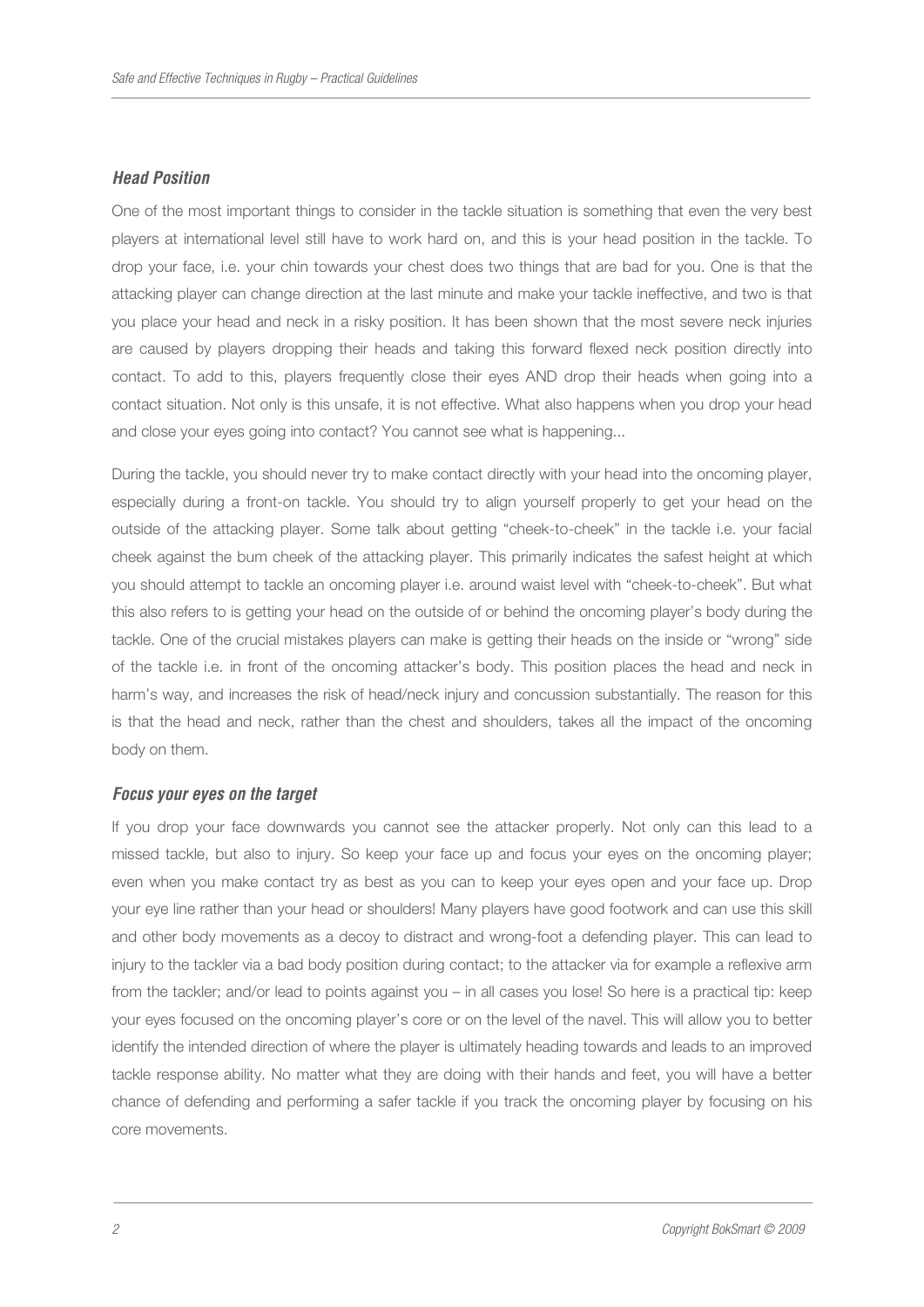#### **Spine in line during the tackle**

To be able to generate sufficient force during the contact situation, you also need your spine in line during the tackle. The body and spine is most efficient and strongest when it closely simulates its natural position. For this to happen in the contact situation, your face should be looking up with the chin off the chest, your chest should be slightly pushed out, shoulders above hips, and the pelvis should be tilted slightly forward. This position of the head, spine and lower back allows you to get into a stronger, lower position before entering into the tackle, and drive more powerfully and more balanced when extending upwards and forwards to complete the tackle. By keeping the chin off the chest you also allow yourself the opportunity to sight your target better, position yourself appropriately, and compete for the ball better after the tackle.

#### **Shorten your steps before contact**

What you do with your feet is equally important. It serves no purpose to run full steam ahead at your attacker and simply be wrong-footed, beaten and have lost the contest. Firstly, close down the space by shepherding the attacker, and align yourself properly for the tackle. Secondly, shorten your steps as you approach the attacker, forcing them to make the next move. The shorter steps as you approach lessen the chance of you being wrong-footed and allows you to respond better to the player as they move. This reverts the pressure back to the attacking player in terms of deciding where to go. However, never simply wait for the player to come to you, as you have little to no control of the tackle situation. Once the player has begun to move and you have committed yourself to the tackle, dip the body late just before contact, step in close with the lead foot, take the hit on the chest and shoulder, and power drive through the tackle with the legs to complete the tackle. Never try to simply reach forward with the arms into the tackle; rather use the core and with your lead foot step in close to the oncoming attacker, and shift your whole body mass into the contact. This also makes the contact safer, more powerful and more effective. Additionally, never plant both feet before the tackle, as this reduces your power and ability to respond.

#### **Keep your elbows and arms close to the body and thumbs up (boxer stance)**

This is a frequently underrated component of tackling and does not always get the attention it deserves. When you tackle with your arms high up in the air and away from the body, you lose leverage in the arms. In other words, you have little to no power in the contact, and furthermore have no body mass behind the contact. Chances are you are not going to win the tackle situation and this also places you as the tackler at greater risk of injury to the shoulder and neck area. If you hold your elbows lower and closer to the body and your hands with thumbs up, you first of all improve the leverage of the arms in the tackle, and secondly, you create a larger surface area for contact by bringing the shoulder and chest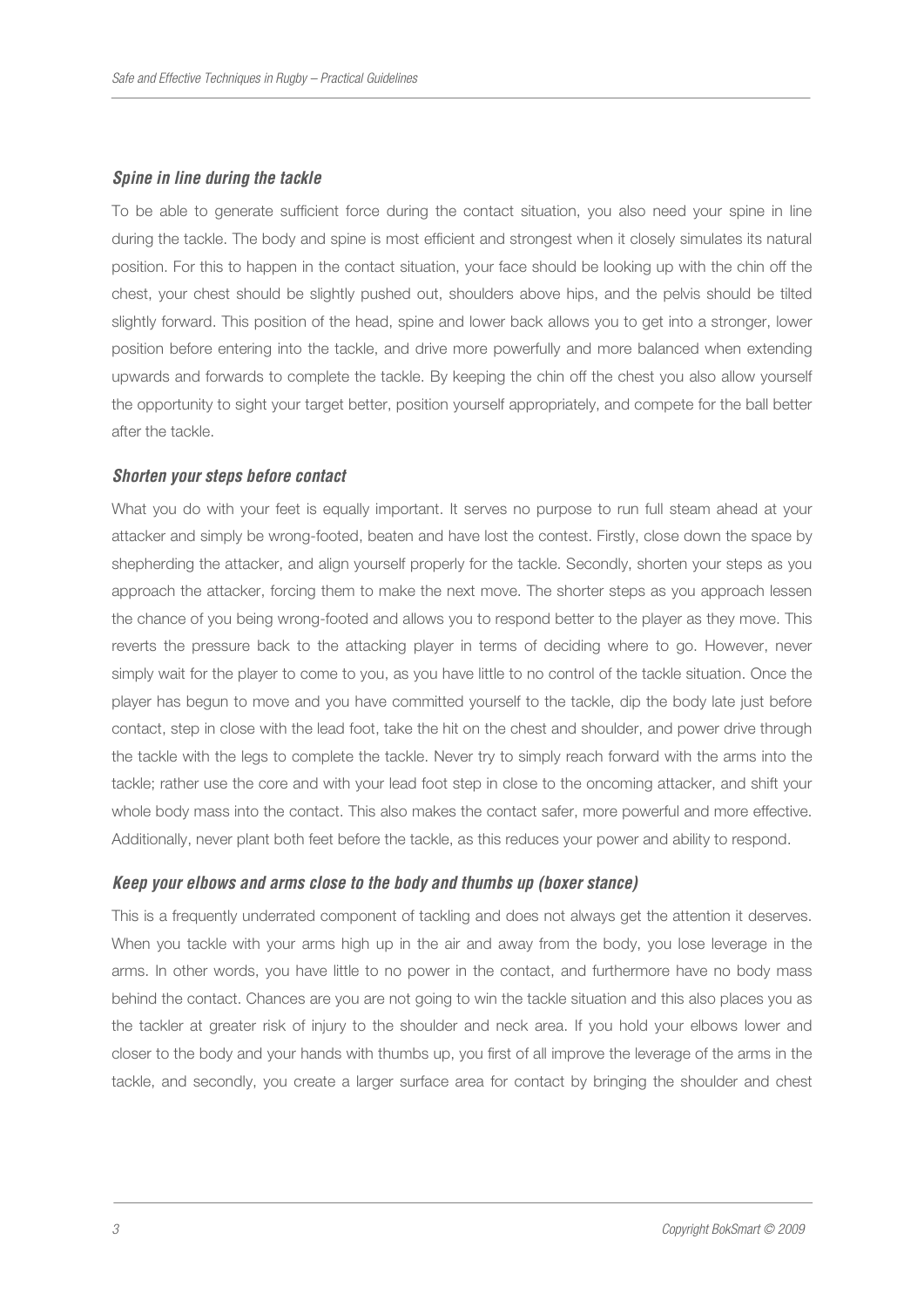more into the hit. This makes the tackle safer for you, and also a more powerful one. Additionally your hands are now loaded and ready to work.

## **Arms in the tackle**

Once you have made contact with the chest and shoulder, you have to use the hands and arms to secure the tackle. There are a couple of ways to do this. The most common approach is to punch the arms forward, wrap them around the player and pull the player in tight. By pulling the player in tight does not mean that you go backwards, but as you pull the player in, at the same time drive through the tackle with the legs to ensure that you win the tackle contest and that the player does not get away from you. The key to this process is to avoid separation between the tackler and the attacker, commonly known as "hit-and-stick". The other approach is to use the one arm to pull the player in, and the other arm to pull the one leg of the attacker in and destabilise him, while performing the leg drive and secure an effective tackle.

#### **Key points during the tackle:**

- Track the attacking player
	- o Stay square to your opponent for as long as possible
	- o Run towards your attacking player's inside shoulder
	- o Deny them space
	- o Shuffle and do not cross your feet
- Keep your face up during the tackle
- Keep your eyes open and sight your target
- Focus on the core of the attacker
- Keep your spine in line
- Align your head outside of the tackler and not in front
- Shorter, faster steps as you approach
- Keep your elbows low and hands up (boxer stance)
- Dip and step into the tackle with the lead foot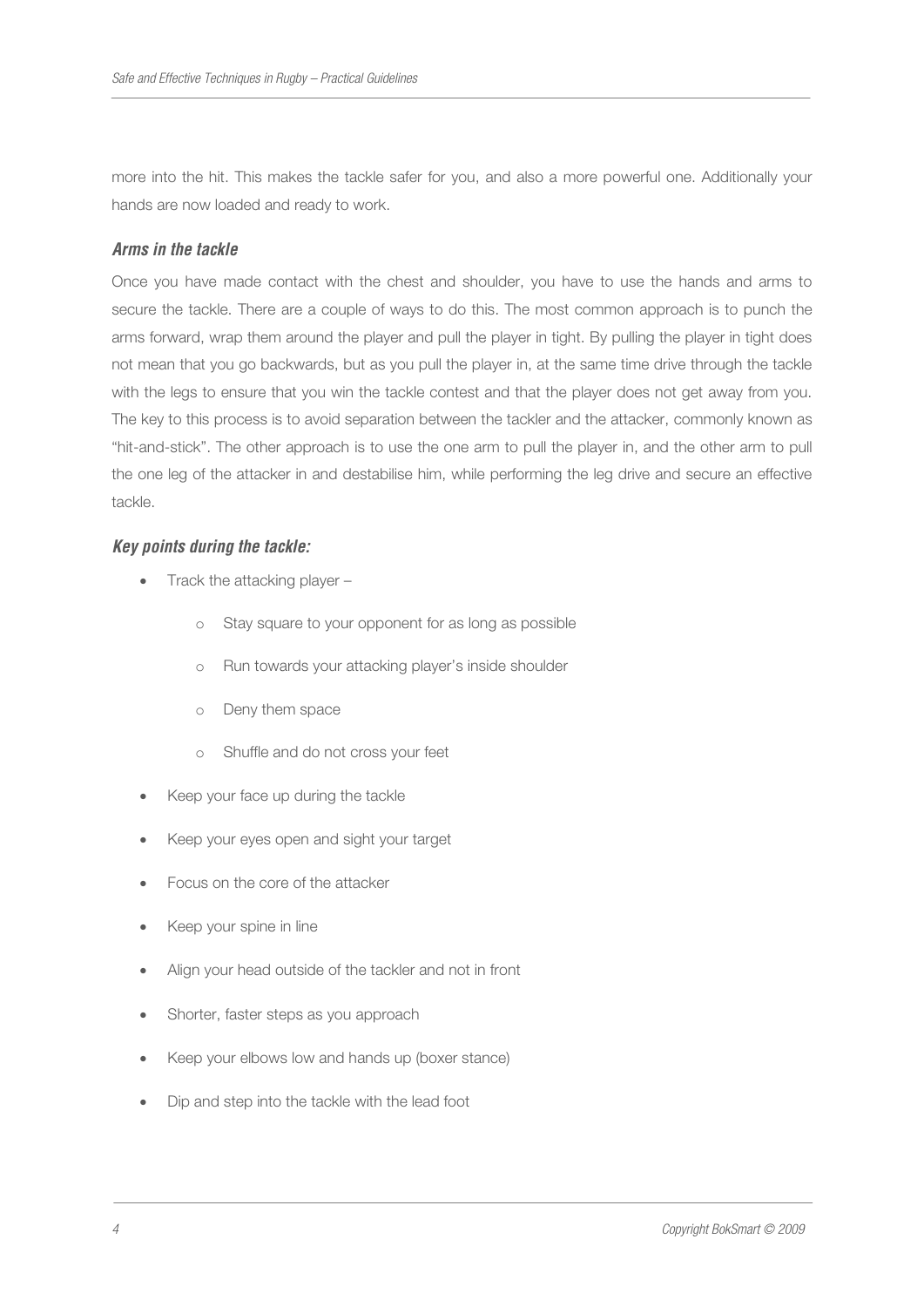- Punch and wrap the arms (hit-and-stick)
- Maintain leg drive into the tackle
- Once on the ground, regain feet quickly
- Compete for the ball

The FRONT-ON tackle: The abovementioned steps are especially important when it comes to the fronton tackle as your body takes more impact and the hit is usually harder than the side-on tackle or tackle from behind. The idea here is ideally to direct your tackle approach to come in at an angle of between 15-45° to the oncoming attacker and thereby reduce the force of the impact on your body, while still making your tackle more effective.

The SIDE-ON tackle: The side-on tackle is safer and less confrontational when it comes to impact and the risk of injury to the tackler, but at the same time the body positions and general techniques discussed above should apply.

The SMOTHER tackle: The smother tackle is an advanced tackle where the tackler is more upright in defence and attempts to wrap his arms around the ball and the attacker's arms. The idea is to prevent the player from being able to release the ball. There is no difference in the way that the tackle is approached or taught, and the same steps are followed as mentioned above. However the tackle is performed at a target aimed above the waist level, and below shoulder height. This form of tackle is not recommended for younger and less experienced rugby players, as it is more confrontational and the risk of injury is higher. As players become more skilled, proficient, better coached in rugby and have sufficiently mastered the normal tackle, which occurs around waist height, only then should they attempt to use the smother tackle.

## **BALL CARRIES INTO CONTACT**

#### **Evasive running**

Injuries in rugby are not only limited to the tackling player. Injuries to the ball carrier contribute substantially to total rugby injuries. Therefore when trying to make the game of rugby safer for all, one should attempt to play clever rugby when taking the ball into contact. What this means is that you do not always have to crash it up and try and run through or over players. The more you do this, the greater the toll on your body and the greater the chances of getting injured. On top of this, if the opposition is wise to your tactics, they can defend this situation easily and neutralise your attack. If your aim is to run through or over your opponents, all they have to do is wrap their arms around you and the ball, and ball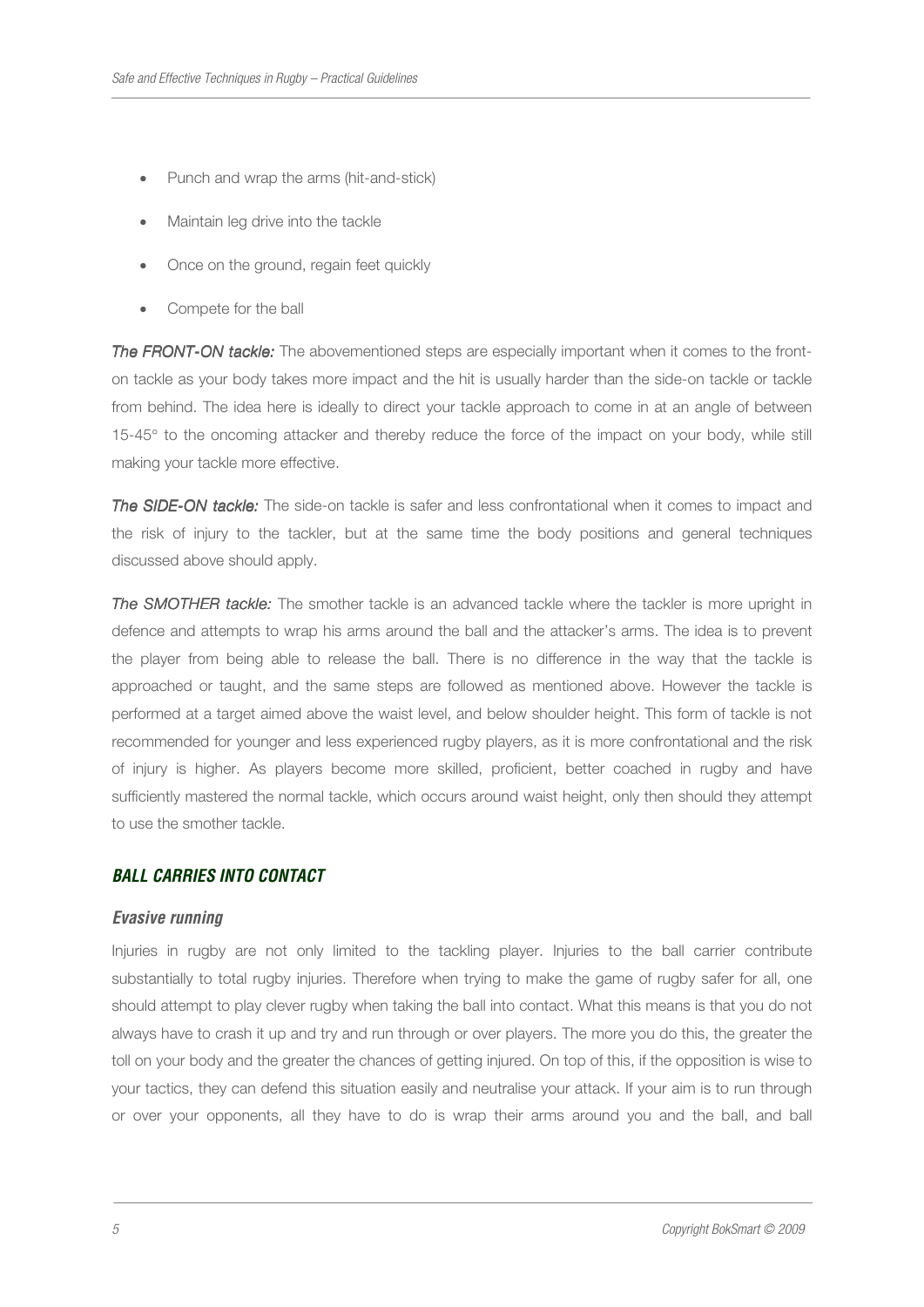possession is lost, slowed down or turned over. Players try to look for far too much contact! This is not clever rugby.

If you play clever rugby you utilise your rugby skills to avoid unnecessary contact situations, and to breach the defensive lines by putting yourself or your support players into the gaps. In the modern game this has not become easy, as defensive tactics have become a large focus of the game in recent years. Every player should be taught to identify their opposition's weak shoulder, i.e. the side they do not present in the tackle. Once you have learnt to identify this, it allows you to exploit your opponent's weak shoulder, run an evasive line and break through the tackle or breach the tackle just enough to set up one of your support players. This should be your primary objective, as evasive running lines provide greater opportunities on attack, and hold less risk of injury to the ball carrier during contact. Other key factors are to look for the defending player potentially overrunning the attacker with his shoulders facing square to the touchline. This situation also creates the opportunity to attack the weak shoulder and wrong-foot the player.

However, contact forms an integral part of the game and in some cases is unavoidable. The following section explores taking the ball into contact safely and effectively. Remember, safe rugby is effective rugby!

#### **Carry the ball in two hands**

Carry the ball in two hands when approaching the defender. The key to this strategy, other than protecting the ball, is to be deceptive and to create uncertainty. Sometimes during the game you might have the ball tucked in under the one arm and this might have value when carrying the ball into contact in a side-on tackle. But carrying the ball in one hand provides you with fewer opportunities in a front-on tackle situation. Also, with two hands on the ball there is far less chance of dislodging it in the contact and losing possession.

#### **Face up and eyes open**

When carrying the ball into contact, make sure that you have your face up and your eyes open. As described in the tackle section, this head and neck position when going into contact also reduces the chances of severe head and neck injuries.

Many injuries occur as a result of the ball carrier not expecting a tackle or being in the wrong position during the tackle. Having an acute awareness of your immediate surroundings and incoming defenders can quite substantially reduce the chances of picking up a severe head or neck injury. Alternatively, having an acute awareness of line-breaking opportunities and the position of your support players can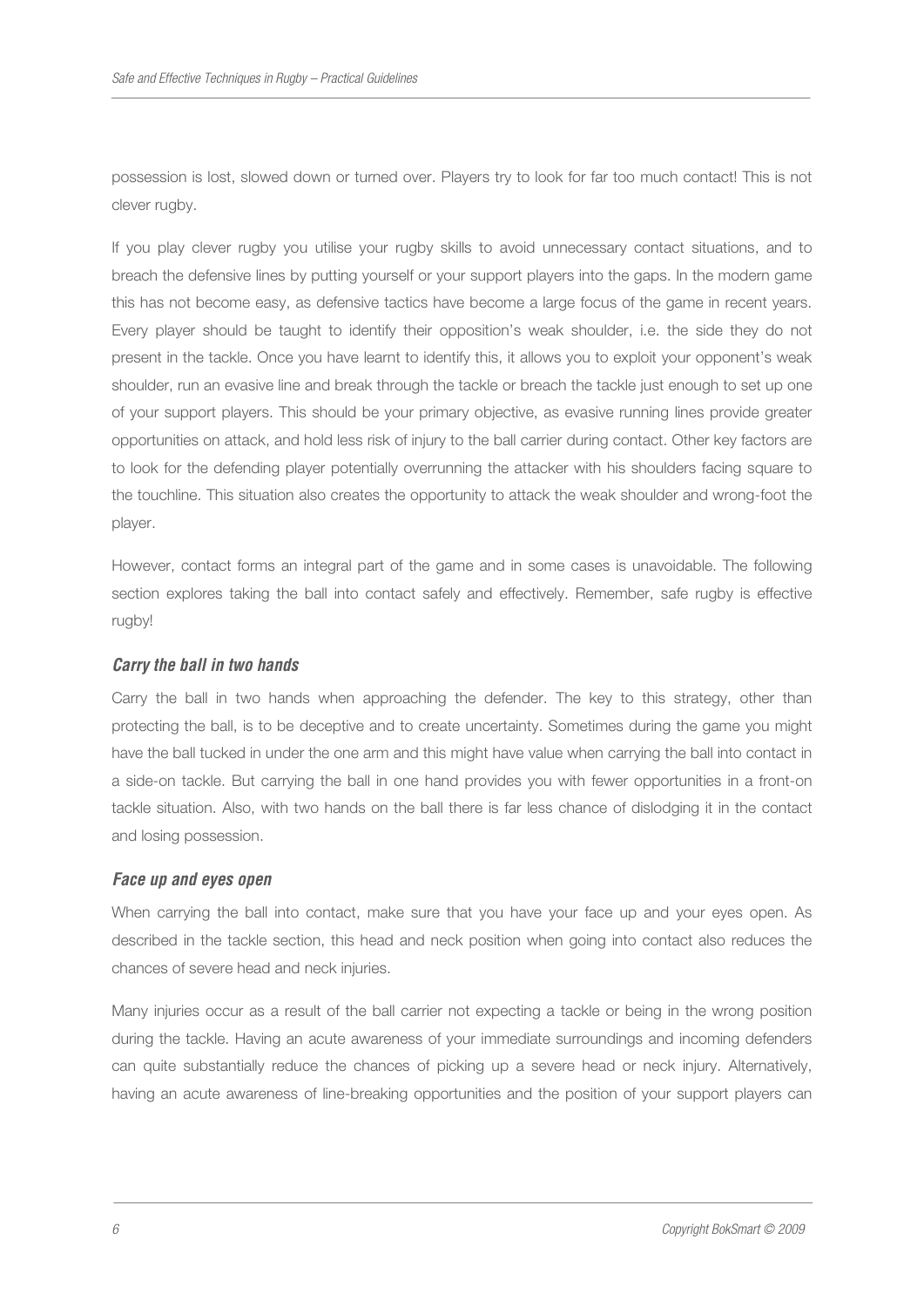have an immense effect on the outcome of a game. It is therefore of utmost importance to have your face up and eyes open when going into contact.

#### **Take small steps on approach**

Take small steps when you approach the defender, as this allows you a few functional benefits. It allows you to change direction more effectively should you choose to or have to. It allows you to direct and apply your body position and therefore force better into the hit. It also provides you with more stability going in, which makes the ball, carry both safer and more effective.

#### **Maintain a low body position**

Moments before you make contact, while maintaining your spine in line and face up, drop your body position to come in angling from low to high. This brings your centre of gravity closer to the ground, increases your stability in contact and allows you to generate more force.

#### **Focus on the point of contact**

When approaching the tackler it is vital that you decide on where you make contact with the oncoming defender. As you approach the defender, focus on the point of contact to ensure that your opportunity for ball retention, ball presentation and a safe contact situation are optimal within the existing circumstances.

#### **Take a wide power step into contact**

Once you have dropped your body position, step in close with the front foot, and drive forwards and upwards with a wide power step into the contact. This broadens your base of support, keeps you wellbalanced and affords you a better chance of keeping your footing.

#### **Make contact with the hard parts of the body**

Angle your point of impact with the tackler to make contact with the harder parts of the body, i.e. the presenting hip or shoulder and not offering your whole torso front-on. This also allows you to shift and protect the ball on one side, placing your body between the tackler and the ball, and reduces your chances of injury.

#### **Protect the ball**

A key part of the game is to maintain forward momentum, and retaining possession of the ball is paramount for this to happen. How you carry the ball into contact is crucial to maintaining possession. If you LOSE the ball, you cannot score! If you HAVE the ball, the opposition cannot score. So, when carrying the ball into contact always put your body between the defender and the ball. What this means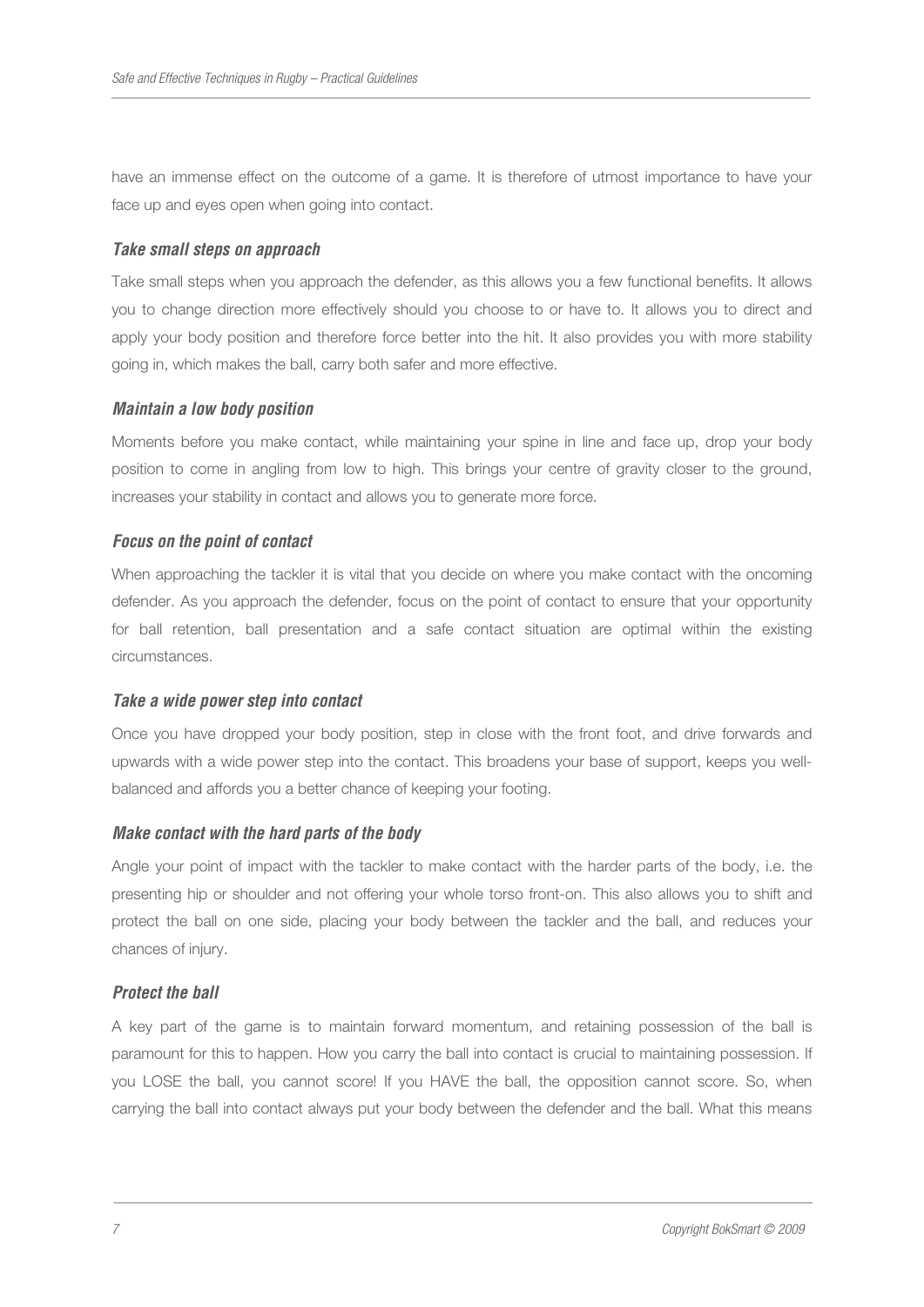is, from a front-on tackle perspective, bring the ball to the side furthest away from the defender when making contact, and pull it tightly into the body. From a side-on tackle this might also mean tucking the ball under the arm furthest away from the defender, but once again this runs a greater risk of losing the ball during contact.

# **Drive through with the legs**

Once you have made contact it is crucial that you maintain forward momentum to improve your chances of ball retention. Continue to try and protect the ball, stay on your feet and power drive through the tackle with the legs.

# **Present and transfer the ball when appropriate**

When the situation allows, present the ball to your support player appropriate to your existing circumstances. Most often it would mean bringing yourself and the ball to the ground, recoiling and presenting it backwards to your oncoming support players. When you bring yourself and the ball to ground, never try and break the fall on an outstretched arm or hand as this can lead to quite severe upper limb injuries. Always pull the ball into the chest with the arms, and present the hard parts of the body side-on to make first contact with the ground, before recoiling and presenting the ball.

# **KEY POINTS DURING BALL CARRIES:**

#### **Pre-contact**

- Do not look for unnecessary contact
- Run evasive lines:
- Look your defenders in the eye to engage them
- Identify the defender's weak shoulder
- Look for the defender's feet crossing over
- See if the defender plants their feet
- Look for exposed or out of shape defensive lines
- Exploit available options

#### **In contact:**

Carry the ball in two hands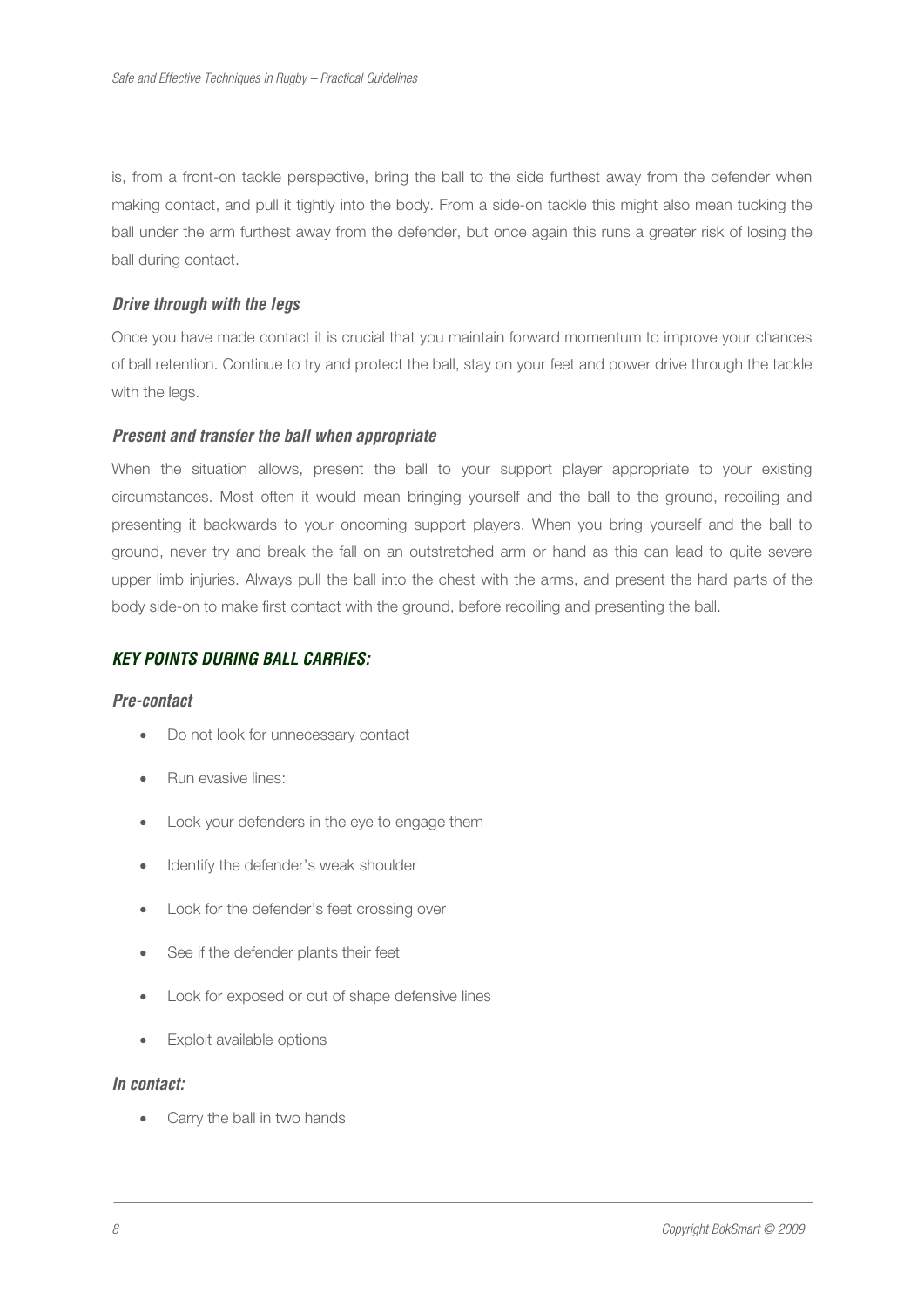- Keep your face up and eyes open
- Take small steps on approach
- Maintain a low body position
- Focus on the point of contact
- Take a wide power step into contact
- Present the hard parts of the body to the tackler
- Protect the ball
- Drive through the tackle with the legs
- Present and transfer the ball when appropriate

#### **THE SCRUM**

The scrum can effectively determine the outcome of a match, as it plays a vital role in one side gaining ascendancy over the other. It is for this reason that so many teams have built their structures and game plans around this facet of the game. It is also one of the key ways of restarting the game after a stoppage in play. Scrumming historically has the highest risk for serious and/or catastrophic head/neck/spinal injuries if performed incorrectly. Much of this risk can be reduced through adequate coaching and education, physical conditioning, technical preparation, and scrumming experience. A significant amount of time should be spent on the correct technical aspects of scrumming, as effective scrumming technique is also safe scrumming technique. So it essentially lends itself towards focusing training on safe scrumming techniques, as a safe technique should enhance overall scrumming ability and therefore ultimately team performance. The difference between good and bad technique can have a major effect both on performance and injuries. Coaches play a major role in injury prevention during the scrum, by teaching, training and enforcing proper scrum technique in their players. This is especially important taking into account the high risk of catastrophic head/neck/spinal injury during scrum collapse. This implies that regular dedicated and focused training should be focused on the various safety and performance aspects of the scrum such as:

The correct body position in the scrum, i.e. head position, spine in line, hips and shoulders square, body weight distribution over the balls of the feet, shoulders above hips, pelvic position and its influence on posture and force development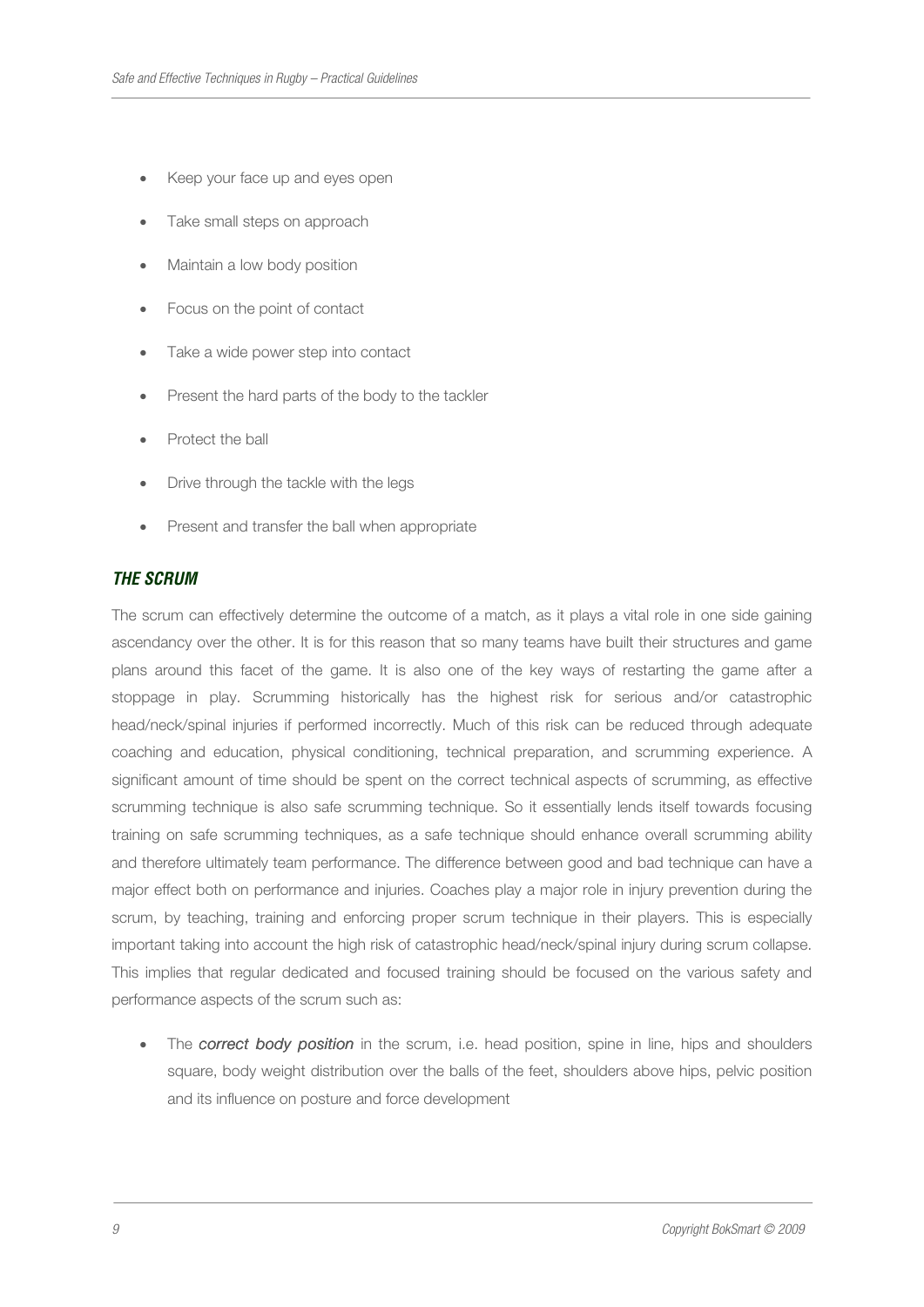- The **setting of the scrum**, i.e. foot position, distance from the opposition, correct binding, the referee's cues, your alignment relative to your opposite number, weight distribution, sequence of building the scrum
- The **scrum engagement** i.e. timing issues related to the referee's call of "crouch-touch-pauseengage", binding, building confidence in engagement, building the scrum during training sessions
- **Training progressions** and scrumming on machines vs. live scrums

Safety in the scrum should always be the main focus of any coach at any level of play!

# **BODY POSITION**

This is a large part of scrumming that does not get enough attention. Coaches do not spend time on teaching this fundamental part of scrumming, yet this greatly affects the force generating capabilities of scrumming as well as the safety of the player.

## **Face up and eyes open**

As with the tackle, it is important to keep your face up and eyes open when setting the scrum. Here it is imperative that you do not extend your neck too far backwards or alternatively drop your head too far forwards - this is especially important in the front row. Both extreme neck positions are not normal postures for the neck, and both hold an inherent risk of head/neck/spine injury.

Trying to teach the optimal head and neck position in the scrum can be quite simple to explain. Performing a couple of simple drills can make the picture very clear. Get the player to crouch down into the set pre-engagement position. Ask him to lift his head up. Keep his head in the achieved extended position and stand him upright without resetting the head and neck. You will notice that the neck is now severely overextended compared to normal posture, which is not a safe position for contact.

On the flipside of the coin, most players will drop their heads during pre-engagement, and then further flex and rotate their heads to the side during the scrum. This position holds a severe risk of serious and/or catastrophic head/neck/spine injury, especially if the scrum collapses.

One easy way of demonstrating the correct head and neck position for the scrum is to use a pair of sunglasses. Provide the player with a pair of basic sunglasses and ask him to put them on. Then ask the player to crouch into the set pre-engagement position. Ask them to lift the face up (rather than head up) until they can just see over the rim of the sunglasses. Perform the same exercise in getting them to stand up without releasing the achieved head or neck position. You will find them standing with their head and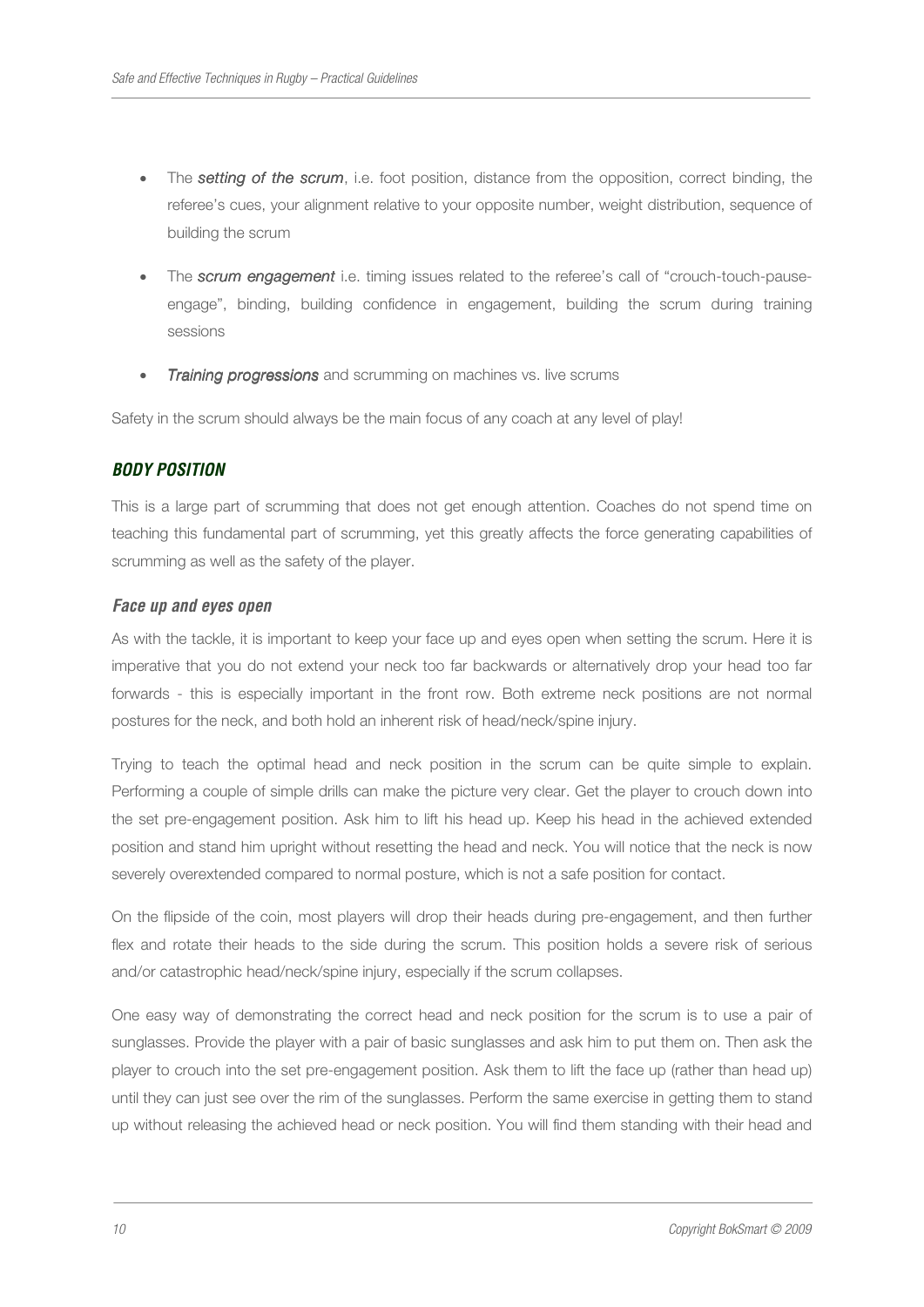neck in a good, strong, normal or slightly extended neck position. This position reduces the risk of injury during engagement and potential scrum collapse and should be the recommended position of choice.

# **Spine in line**

There are a couple of ways of teaching this and both are centred on the position of the player's pelvis. This is such an important part of scrumming, and should be given close attention during training. In a normal body posture, your pelvis has a slight anterior/forward tilt - your back is slightly hollowed. An analogy would be if your pelvis was represented by an upright full glass of water. If you tilted your pelvis forward, the water would spill forward and onto your toes. If you tilted your pelvis backwards, it would spill onto your heels.

To reach the correct set, pre-engagement, bottom of the squat position and not put your lower back and spine at risk, you have to be able to flex or bend properly in both your hips and your knees. Body posture can either restrict or enhance natural movement, and this is extremely important regarding scrumming posture. Why is this important? If the pelvis limits the forward bending movement of the hip required in squatting, the body has to compensate by bending forward elsewhere.

To demonstrate this point, tilt your pelvis posteriorly/backwards (pour water onto your heels), squeeze and tighten your buttocks and curl your tailbone forward. Now try bending forward and squat down into the pre-engagement position. In trying to perform this, bending forward in the hips is limited, and the lower back and spine has to compensate for this. Therefore with the pelvis tilted backwards, your lower back and spine unfortunately have to bend forwards to compensate for this restriction in hip movement. Not only does this put your lower back at risk, it does not allow you to set and lower yourself properly to take the hit effectively during the engagement. In other words, you set up and engage in the scrum with a rounded "hunch-back" position and also take the hit coming downwards and from a greater height. This makes it difficult to keep your face up, raises your hips above your shoulders in the scrum, shifts your weight to your heels, and puts you off-balance. This body position is neither effective for force generation in the scrum nor for prevention of lower back/head/neck or spine injuries. In fact it increases the risk of injury, is very ineffective for competitive scrumming and can lead to scrum collapse.

Now try the same trick by hollowing your back and tilting your pelvis forward (pouring the water onto your toes). You should have an easier and increased range of motion. In other words you can set and lower yourself better and more effectively for pre-engagement, and your spine will remain slightly hollowed. This body position will allow you to maintain the appropriate face up position, to drive from a low body position forwards, and be able to generate more force in the ensuing engagement and scrum contest. To ensure the correct technique of setting the scrum into the pre-engagement stance, one should focus on pelvic positioning and also on bending both the knees and hips. A great practical cue when setting or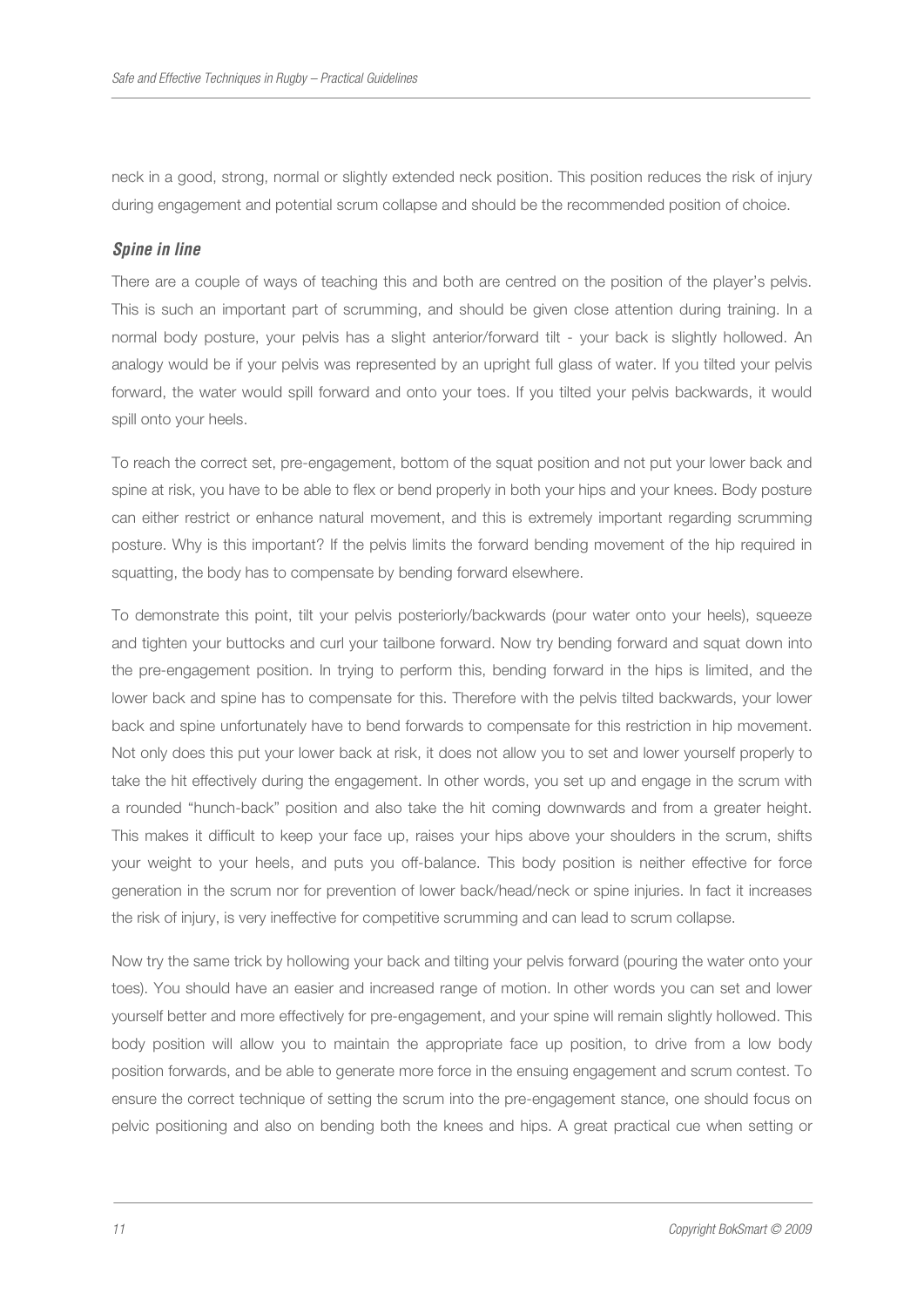squatting down is "knees then hips", i.e. first bend your knees and then bend in your hips. Alternatively, some may also respond to the "hips then knees". Whichever works, both should be bending simultaneously to set the scrum to allow a more effective and safer body position before engagement. The correct setting of the spine for engagement is frequently referred to as "spine in line", and should be a key focus in safe scrumming.

Another easy way to teach this is to get your player onto all fours, i.e. on hands and knees. Most players will have a rounded back in this position. Perform the same concept as above in getting the player to tilt their pelvis both backwards and forwards. While performing this on hands and knees, the back will round/hunch up with the backward tilt and arch/hollow with the forward tilt of the pelvis. You as the coach can better manipulate the pelvis to demonstrate this effect, as some players struggle to understand the difference between rounding and hollowing their backs. A useful tool is to perform this with a mirror to the side of the player, and get the player to look at the position of their spine after both manipulations. Once the player can see and feel when their back is straight and in line during four-point kneeling and associate the correct pelvic position, it becomes easier to transfer this to a standing or squatting position. Once they have grasped the concept on all fours, progress to performing the same cues during setting in a standing position, and also get them to look at their position in the mirror. Then functionally reinforce what has been learnt during the "crouch and hold" procedure. This is probably the easiest method to make players understand what is meant by "spine in line". To maintain the "spine in line" and keep the scrum straight it is imperative that the front row forwards keep their hips pressed tightly together at all times!

## **Keep hips and shoulders square**

This is equally important in terms of safety and scrum effectiveness. Once your players understand the correct head position and spine in line concept, the next focus should be on keeping the hips and shoulders square. What this essentially means is that if you proverbially balanced a full bath of water on your back, the water should not spill once you have set your hips and shoulders correctly. Your shoulders should be slightly higher than your hips but not more than approximately 5°. If you are set with your shoulders too high then you end up scrumming too far upwards and the force generated is lost, plus you run the risk of injuring both you and your opposition's head and neck during the ensuing engagement and scrum contest. Also, you should try and keep both of your shoulders square to each other, because if you pull down, rotate and drop the one shoulder to the side, this reduces the stability of the scrum, is illegal, can also lead to scrum collapse, potential injury and is not very effective. Another way of ensuring that players stay square and strong in the scrum is by "barring-up". To "bar up" means tensing and bracing the muscles of the core, head, neck and shoulders to prepare for impact. It also is a way of ensuring that the front rows remain more stable, solid and in contact with each other. Another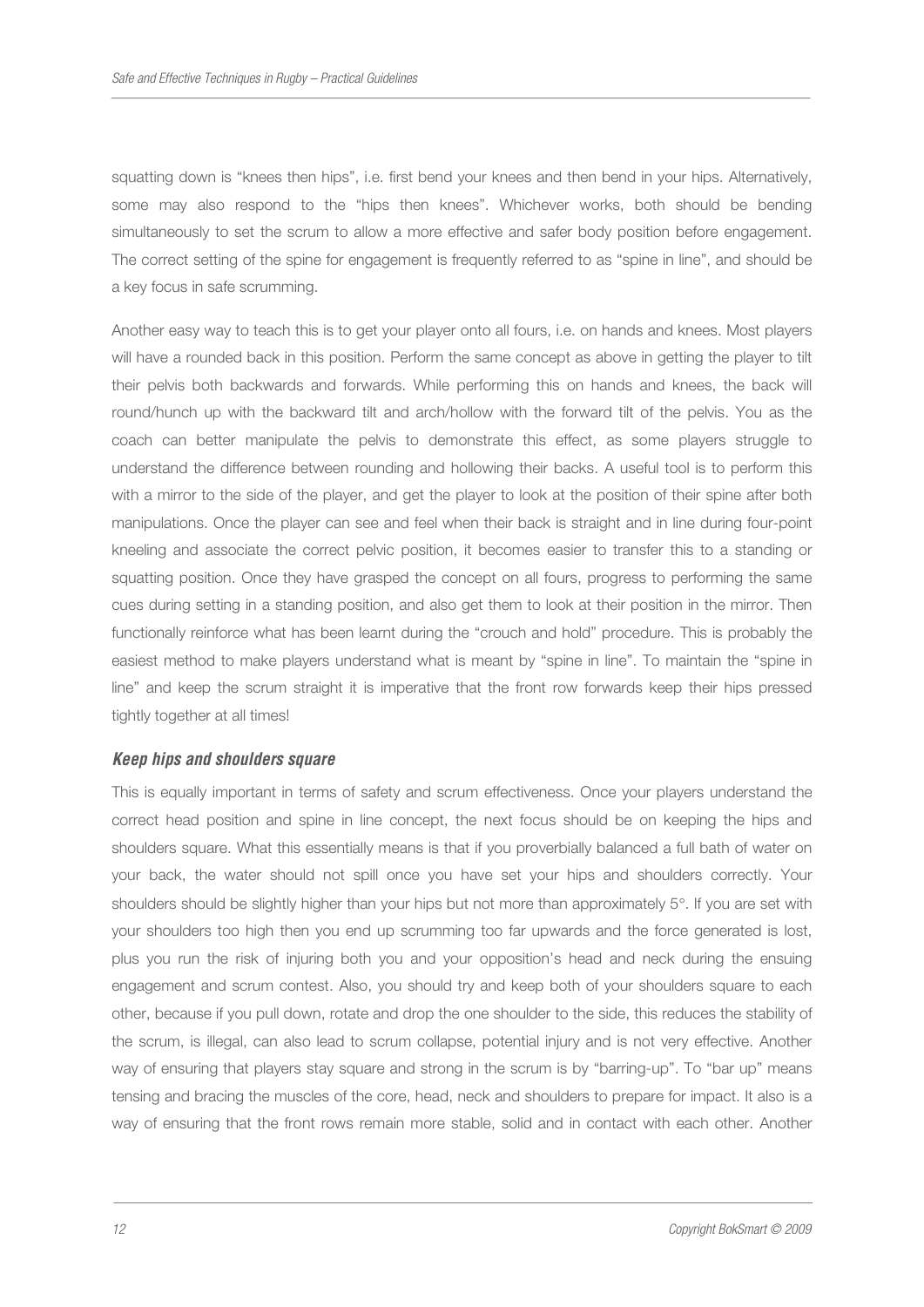way of making the head and neck nice and strong during the "bar up" procedure is to push the tongue up against the roof of the mouth (palette).

## **Distribute body weight over the balls of the feet**

For a more stable body position and effective force production during the scrum you need to shift your body weight forward onto the balls of the feet during the pre-engagement stance and the ensuing scrum contest. Grip the grass with your toes! When setting your pre-engagement stance and during the engagement or hit, you should try not to lift your heels off the ground, as this reduces balance and stability. An unstable scrum is a risky one, and as a front row, one should provide as much stability to the scrum as possible. This principle also holds true for the rest of the tight five! You should have enough balance and stability to be able to efficiently respond to the opposition or the demands of the situation and appropriately shift your weight to the left or right where required. Keeping your heels grounded and shifting your weight forwards onto the balls of the feet, provides you with this ability to respond, is safer and gives you more control over the ensuing engagement and scrum contest. For the correct posture and balance, at all times ensure that your chest is always centred on or slightly over your knees at the bottom "crouch" position.

# **SCRUM SETTING**

Scrum setting is another component where body position becomes important. Once the basics of body position have been addressed, the finer details of setting the scrum come into play. The hooker should be the first player to set up his position. The first factor to consider is a safe distance apart from the opposing front row. This is usually about an extended arm's distance away from your opposing scrum. Once given the mark, the hooker should take a tandem stance with one foot in front of the other, but feet should still be shoulder-width apart from side to side – this provides more stability. He should set himself and distribute his weight slightly more towards the front foot. The hooker should however not place the front and rear feet too far apart or else the front foot will act more like a hand break and thus limit forward force production. Also, for the sake of safety during the hit, the hooker must align himself appropriately according to his opposing hooker (right shoulder to opposing player's head) so that there is no chance of a head-to-head collision during the engagement. Once the hookers are ready, bring in the loose-head prop, and the hooker should bind tightly, high up, but comfortably on the loose-head's torso, with the loose-head binding low onto the hooker's torso. Next bring in the tight-head prop with the same binding pattern, making sure that all six shoulders of the front row are exposed and facing squarely at the opposing team. Setting for the front row must be comfortable at all times. Next bring in the locks and flankers. Ensure that they inform the front row that they are coming into position by tapping them on the buttocks to open and let them engage without moving the front row. Thereafter, bring in the eighth man.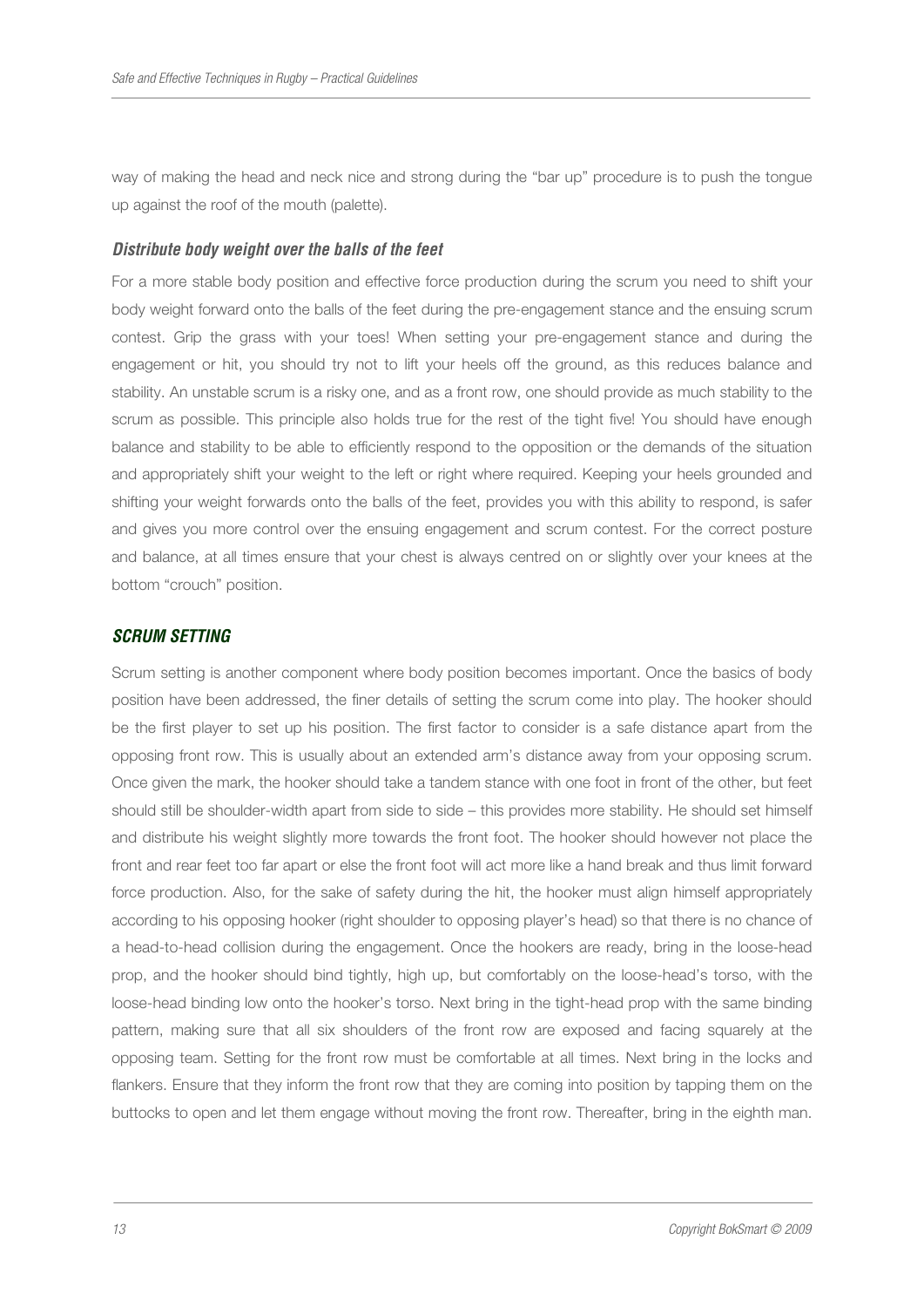Take the crouch position, with the correct body position as discussed in the earlier section. The pack is now ready for the referee's engagement call!

#### **ENGAGEMENT**

This is something that should be trained more often, as a stable and coordinated scrum is a safer one, can provide great ball possession, and help gain ascendancy in the game. Timing and a well coordinated and synchronised effort can give a team the upper hand at scrum time. The only way to develop this timing is through practice. It is important therefore to heed to the referee's calls at scrum time and practice it in this manner. The referee will first of all call both forward packs to "crouch", whereby both teams will assume the pre-engagement position. The referee will then ask the front rows to "touch", whereby the opposing props will reach out and touch each other briefly on the outside shoulder. The referee can also use this as a gauge to assess whether the front rows are too far apart or not. If satisfied, he will then shout "pause". At this time, the whole pack should "bar-up" and squeeze together to prepare for the collision. It is important to hold your position and not to try and engage too early at this time. Do not look away from your opponent at any time, and if you are not ready, let the referee know, "not ready sir" and stand up before he calls the engagement. The pre-engagement process can be restarted if necessary – safety always comes first. If ready, the referee will then shout "engage", and the two packs will meet in contact. Scrum at the same height that you set up at! The tight-head props have to immediately reach out and over the loose-heads' arms, at the same height that they set up at, bind with tight grips onto the opposing loose-head props' jerseys in the middle lower-back region, and pull them in close. Simultaneously, the loose-head props have to reach out and under the tight-heads' arms at the same height that they set up at, bind with tight grips onto the opposing tight-head props' jerseys in the middle lower-back region, and pull them in close. Get your binds up immediately, and keep them tight until the scrum is complete. Maintaining the bind in this manner is critical for a safer, stable, wellbalanced and more effective scrum.

## **SCRUM TRAINING PROGRESSIONS**

An important part of scrumming is building confidence, and enforcing safe and effective technique. A major role in ensuring that this happens is a progressive exposure to what is required for scrumming. This is especially relevant to the front row. If you have a front row player that does not just have size, strength and good scrumming technique, but can provide additional stability to the scrum, you have a very special player. Other factors already discussed, such as body position, foot position and binding all add value in stabilising the scrum, but this is not all that is required. Core stability is essential for a powerful scrum and also for a safer scrum. Core- or local muscle stability refers to the corset function of the deep stomach and back muscles around the spine that keep your lower back and spine stable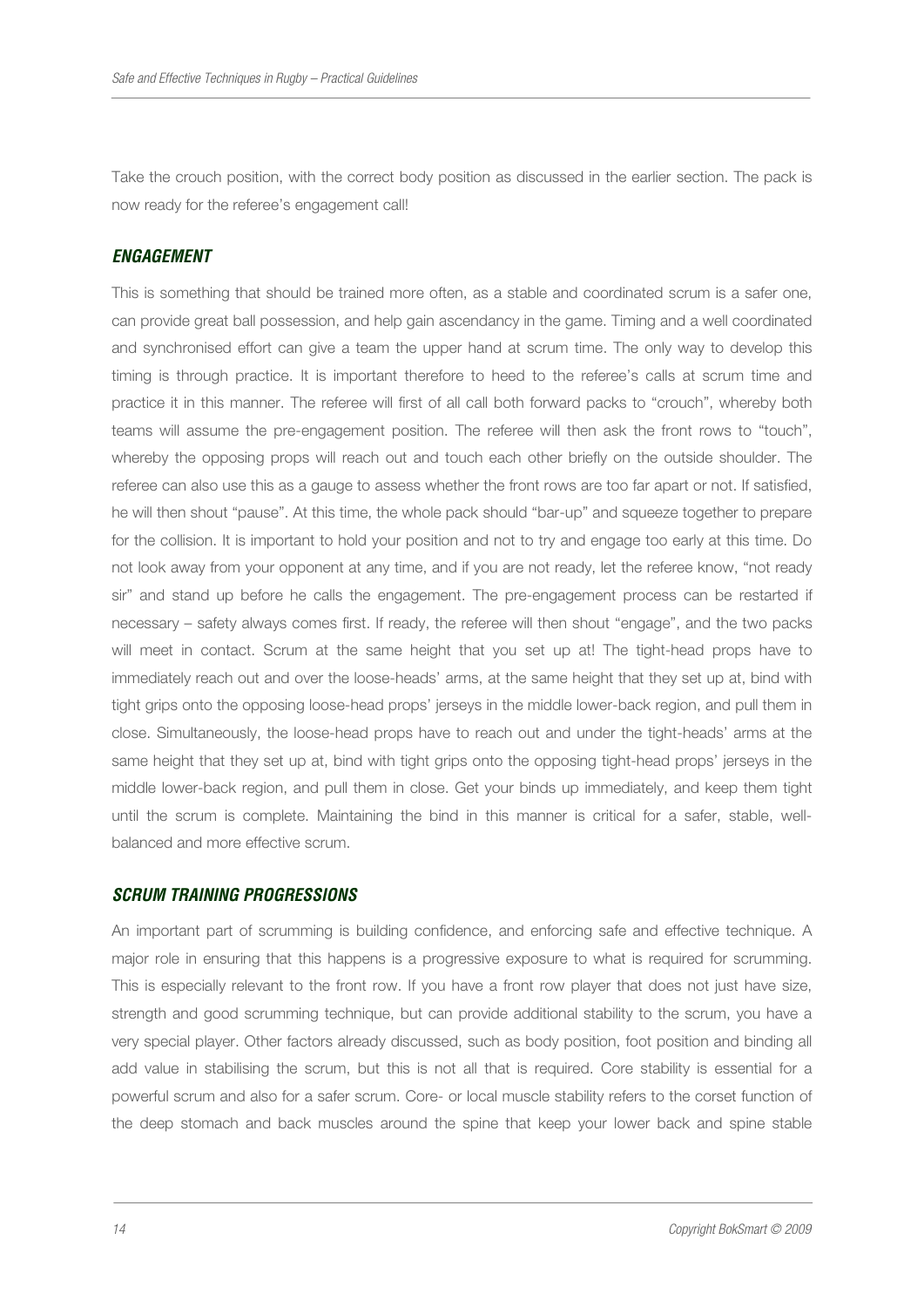during activity and protects them from injury. Training these muscles is essential in maintaining a healthy and uninjured spine, especially during scrumming. Local core stability training will be addressed in more detail elsewhere. Additionally, global core stability refers to the bigger and more superficial core stomach and back muscles that are used to provide additional stability to the spine when very heavy loads are being carried or lifted. These muscles come more into play in the scrum, as the body, lower back and spine have to tolerate high compressive and rotational forces. Before entering into the scrum it is always safer to undergo progressive training of your ability to engage these global muscles effectively during more functional scrumming movements. Good core stability also provides you with a more stable base to be able produce more force.

A functional way of developing this aspect is to perform 1-on-1 scrums. At all costs, coaches must ensure during scrumming exercises and drills that players' legs are loaded at 120° knee angles, as this position generates the most force. Always try and reinforce the referee's call of "crouch-touch-pauseengage" during training, even in the 1-on-1 drills. This additionally helps develop timing. But before that, a nice drill to teach functional stability in the scrum is having 2 players starting on knees opposite each other. Get them to engage and bind properly. Once they have taken the hit and bound, ask them to scrum against each other. The focus of this exercise is to scrum and at the same time raise the knees off the ground, lower and repeat while remaining stable and in control at all times. Other key points are to maintain the head position, hips and shoulders square, shoulders slightly above the hips and the core muscles drawn in tight. How do you draw the core muscle in tight during the scrum? Focus on drawing your belly button (navel) inwards towards the spine and brace by tightly squeezing the muscles around the spine like a corset. Once you have managed this, you can progress to start from standing and work on the referee's call. Once you have bound you can then lower and raise your knees similar to the first exercise while scrumming 1-on-1.

A next progression is to perform 3-on-3 scrums, and this exercise is extremely valuable specifically for the hookers. It can be used in providing immediate feedback regarding technique, which can be invaluable in a team environment and for player positional development. Another progression is the 2-on-1 scrums. Here the 2 players are bound and provide about 90-95% resistance and the 1 player has to work and scrum them forwards for a specific amount of time, and then change over. Always reinforce safety and body position.

All of these can be used as preparatory exercises for scrumming for all forwards, and can also be used to progressively warm up players before a full pack scrumming session. One should spend more time on 1-on-1, 3-on-3 and 2-on-1 drills than the full pack of eight player drills, as the full pack scrums can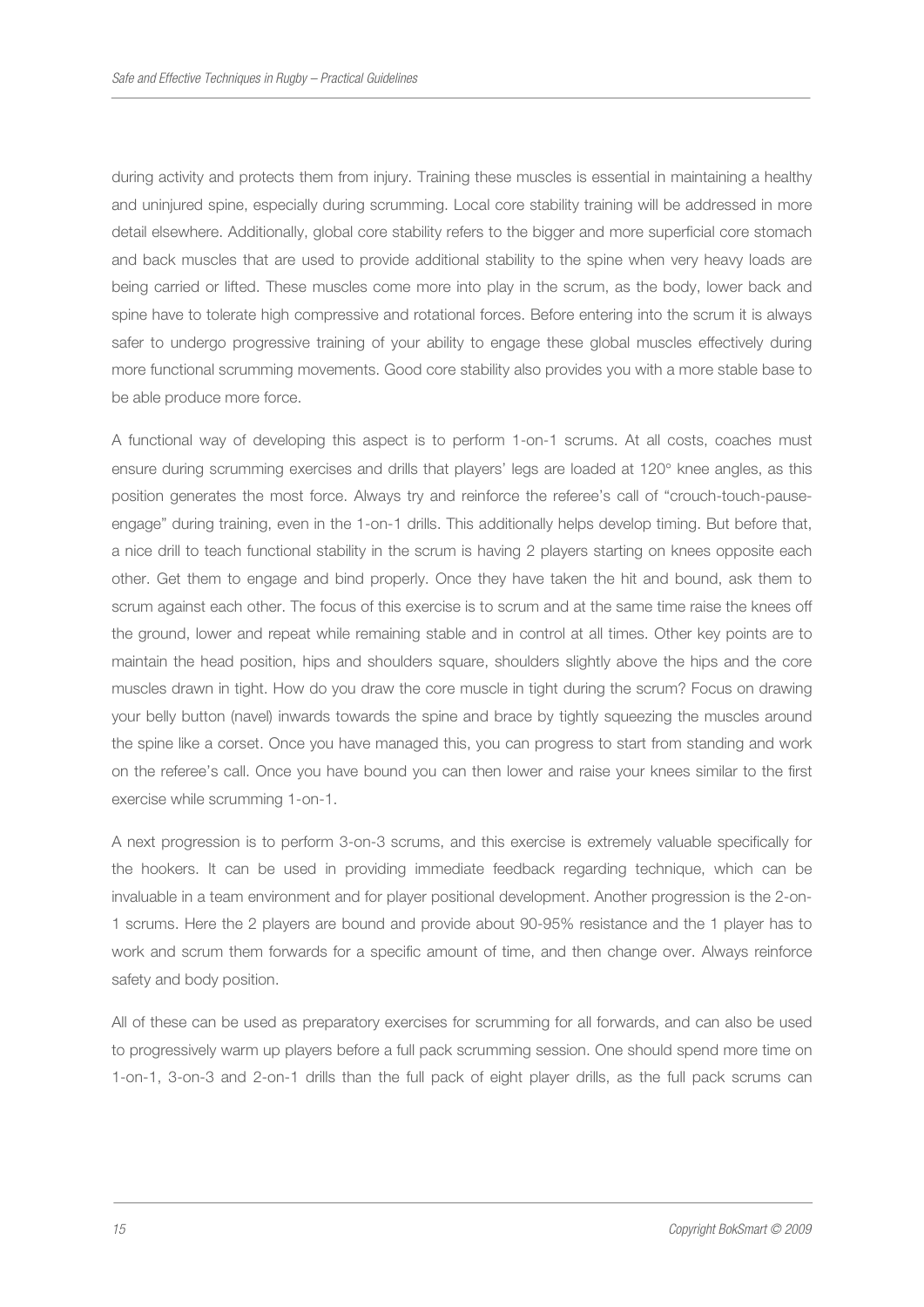sometime become very messy. It is also recommended for especially the tight five to perform these drills more frequently, and before and after training sessions.

However, when packing down, one should spend more time on live scrums (2/3) than on machine scrums (1/3), as human unpredictability can never be completely simulated on a scrumming machine. Scrum machine training is more focused on teaching players timing and maintaining pressure on the opposition, whereas live scrums are much more to do with technique and reactivity. By training more on live scrums you improve both the safety and performance aspects transferred to the game.

As a general safety measure it has been recommended that players under the age of 19 perform less than 20 machine scrums per week, and that senior players perform less than 50 machine scrums per week.

When training on a scrum machine, always check beforehand to see that the equipment is in good condition and is safe for scrum training. Never start with the full pack of eight players straight away, as it is tough on the front row's bodies. Begin the session just with the front rows, then progress to adding the locks and flankers, and only then bring in the eighth man.

## **Key points during the scrum:**

- Chin off the chest
- Face up and eyes open
- Spine in line
- Squeeze hips together (front row)
- Keep your hips and shoulders square
- Shoulders slightly above hips at all times
- Distribute your body weight over the balls of the feet
- Align yourself properly according to your opposition
- With "crouch", bend in both the knees and hips
- Maintain the spine in line
- Maintain your hips and shoulders square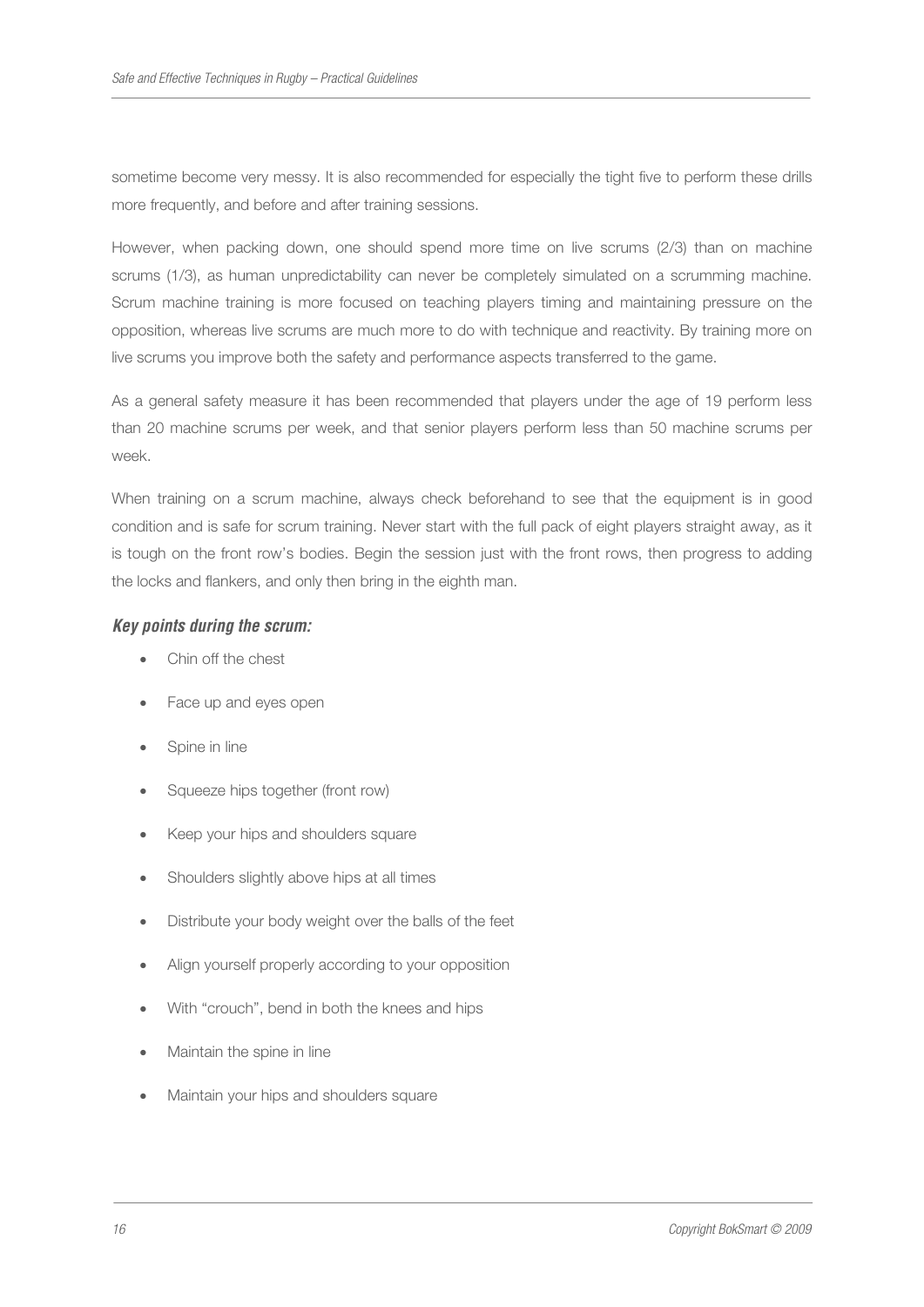- When asked to "touch" and "pause", hold your position
- Tongue on palette (roof of mouth)
- Bar-up (brace neck and shoulders)!
- Do not look away from your opponent at any time
- Draw your belly button towards your spine and activate the core
- Focus on your target area
- If you are not ready, let the referee know "not ready sir" before engage
- On "engage", take the hit, but do not look away or drop the head
- Get your binds and grips up immediately, and keep them tight and up until the scrum is complete
- Drive from a low position forwards

## **LINEOUTS**

The lineout phase when relating to rugby safety has traditionally not been a major source of serious and/or catastrophic injuries. However, if on a technical basis, they are not executed wisely and efficiently, the potential for injury is high, especially to the jumper. This has become far more prevalent in the modern game with the jumpers being lifted or supported inappropriately, or the support players being taken out of play by the opposition. Also, teams are competing far more strongly in the lineouts, as this has become a primary possession phase and great attacking platform within the modern game. When the jumper is in the air, and his supporters and/or technique are not up to standard, it is a long way down to the ground. If you have no control over how you come down, you can land in a spear position, which places your neck at risk, or you could land awkwardly and injure other body structures such as your back, foot and ankle, knees, etc. So paying some attention to and providing training on safe techniques in the lineout always has value. It is once again important to understand that in this instance, as with the other phases of play, safe technique is effective technique. So by practising safe lineout techniques, you are also improving your effectiveness during this phase of the game, which ultimately leads to better performance! It is a win-win scenario for all...

There are 3 main pillars that contribute to the lineout, namely the front lifter/supporter, the jumper, and the back lifter/supporter.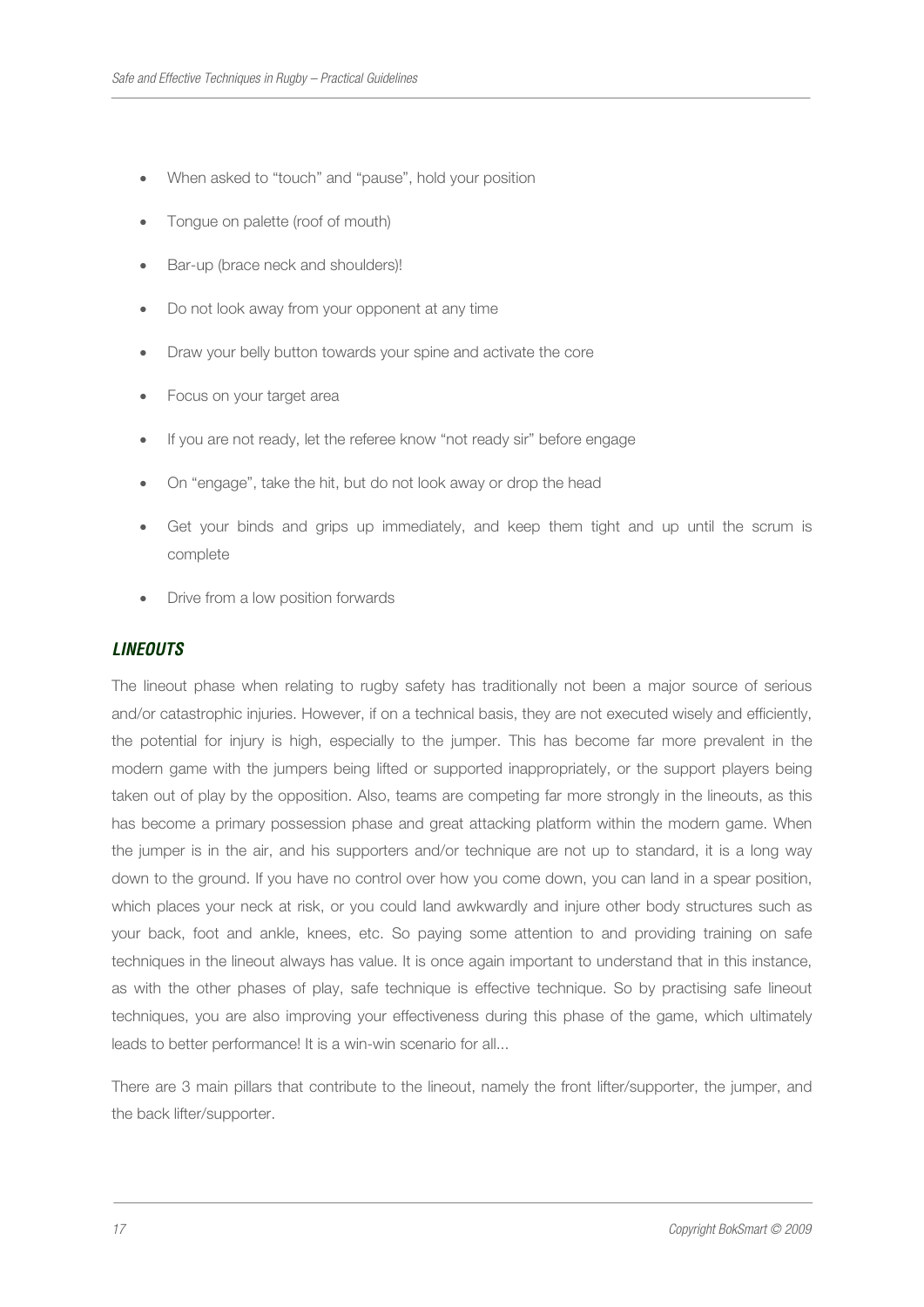## **The Front Lifter/Supporter**

With any lifting technique it is always important to remember that spine in line is a given. If you for example are lifting a 2 metre tall lock weighing 114 kg, you need a considerable amount of force and control. This is easily understandable if you put into perspective that you have to lift them, control them in the air, and ensure that they come down safely – all of this while your opposition are trying to destabilise you and contest with your jumper for the ball. So for the most control and strength in the lift, you need to have your spine in line together with a stable support base. A slightly arched spine and forward tilted pelvis allows you to generate force more effectively and is also safer for the back. Another practical issue is the issue of using the space you have to move more effectively. If you take up a strong lifting stance with face up, chest strong, spine in line, and a good strong leg position, you also allow the jumper to get in closer to you to attack the ball better. In this position your back is more upright, and less forward inclined. In terms of leverage, the closer the jumper gets to the front supporter, the less force is required to lift the jumper, and the less strain on the lower back of the supporter. This is purely based on movement biomechanics, so if you can allow your jumper to get in closer to you, you are firstly more effective in lifting and secondly at less risk of injury during the task.

Another important factor in lifting is, where do you support the jumper? Many players grab the shorts. Others support at the front of the mid-thighs. Neither of these techniques are effective and lifting at the front of the thighs is not that safe. Why? Because you have less control of the jumper, you generate less force, and you cannot lift them as high. If you are lifting while gripping on the front of the thighs, and the jumper moves sideways in the air, his legs will more often than not splay apart and this makes it more difficult for you to control and support him. An ideal grip for the front lifter is therefore a "vice grip" technique. This grip entails supporting at the same height on the thighs, but squeezing the legs together from the side in a "vice" grip. This hold on the jumper provides more stability and control of the jumper in the air, provides more control to the supporter and provides a safer lineout option. Additionally, it is a stronger grip and less likely that the hands will be knocked off by the opposition.

#### **The Jumper**

For an effective lineout jump, it has to be quick and decisive, with maximum power and to the ball. For this to happen, your jumping movement should not be excessive. To jump high and retain or compete for ball possession, you should utilise the space available to move very efficiently. If you dip too deeply before the jump, you negatively affect the space between you and your back supporter, as your buttocks will force him further away from you, and he needs to get in close to support you properly. Additionally, a deeper dip before the jump is a slower movement, takes more time and therefore also gives your opposing jumper more time to predict your movement and counter. This not effective rugby! So how do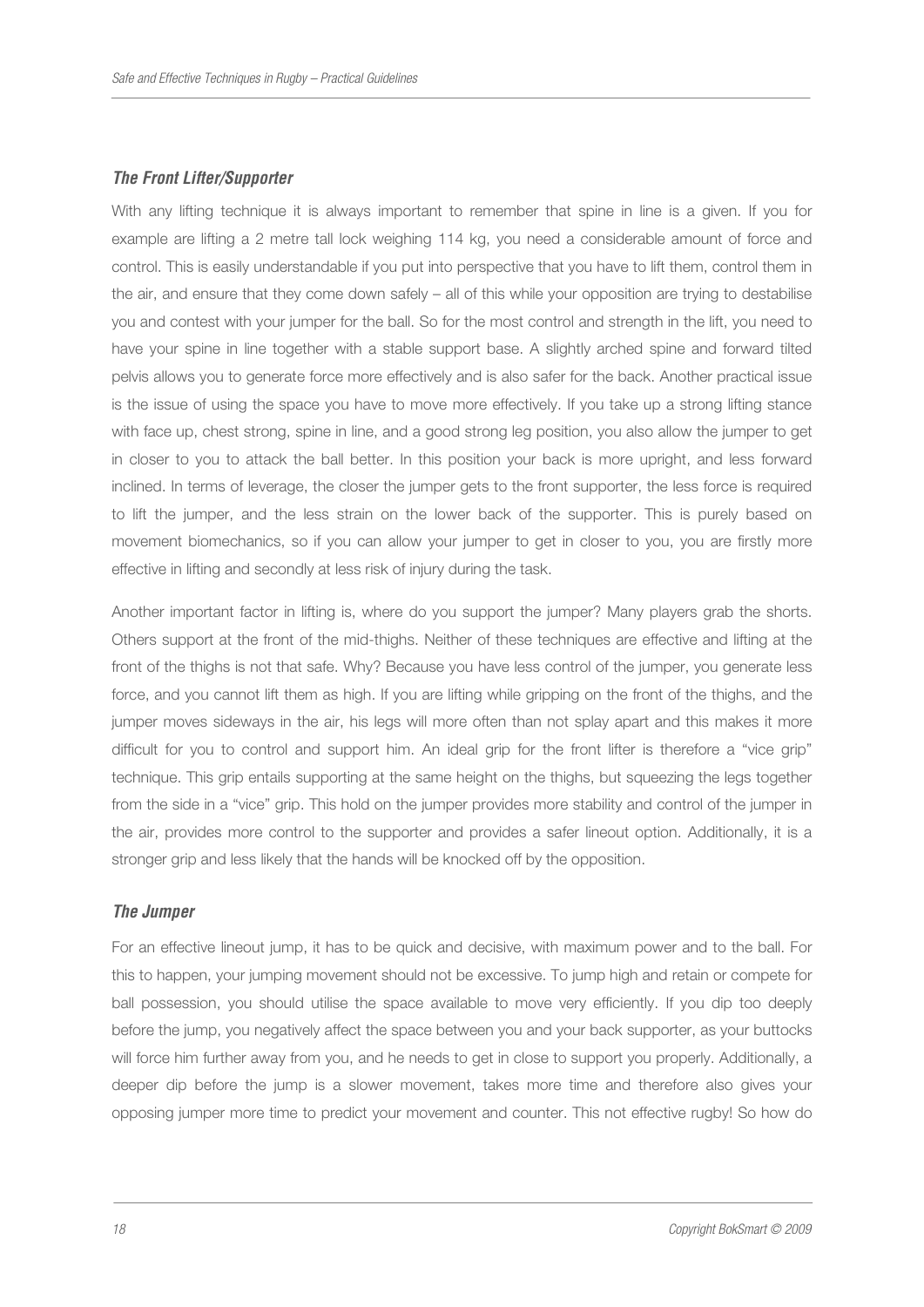you do this properly? Whether you are moving backwards or forwards into the jump, the principle is the same. You need to take a brisk step in your intended direction, and perform a quick dip and explosive jump using mainly your calf muscles and toes. The quicker the dip and jump movement, the greater the transfer of energy to the legs, and the greater the resulting power and therefore height of the jump. Because of the smaller range of movement in the dip, the back lifter can also get in closer and provide better support to the jumper. When the jumper takes off, he should jump upwards and at a 45° angle, i.e. rotate slightly towards his side of the field and the incoming ball. In other words, he should half-turn towards his scrumhalf during the jump. Why is this important? It makes it easier to off-load the ball to your scrumhalf or receiver once you have caught it in the air.

## **The Back Lifter/Supporter**

The back supporter has an equally important role in the safety of the jumper. He needs to track the jumper as he moves. For this he should stand facing slightly towards his own tryline and ankle to ankle with the jumper, i.e. his inside ankle next to the jumper's outside ankle. This allows the back lifter to step in behind the jumper as he moves, and get in close. This ensures better control and force application, as described with the front lifter. As the jumper moves, the back lifter tracks him and steps in behind and at a 45° angle to the jumper to provide a stable support base. The same essential body position and lifting basics described for the front lifter holds true for the back lifter.

For optimal control and stability in lifting the jumper, you need to be able to stabilise the jumper from both sides. For this to be effective, you need an effective support position. The back lifter, as with the front lifter, should never grip onto the shorts, as this provides no security and stability in the jump. Nature gave us a natural seating platform to utilise, the buttocks, and this can be used effectively to support the jumper. As the back supporter steps in close, he steps in and places a hand on the back of each thigh, supporting just under the fold of the buttocks, and essentially provides a strong bucket seat for the jumper at the top of his jump. This together with the vice grip of the front lifter will allow the jumper to jump higher, provide a stronger and better support platform and allow both supporters to provide more stability and control to the lineout.

#### **Key points during the lineout:**

- During lifting from the front:
- Face up, chest strong and spine in line
- Get into a strong leg position
- Use your space effectively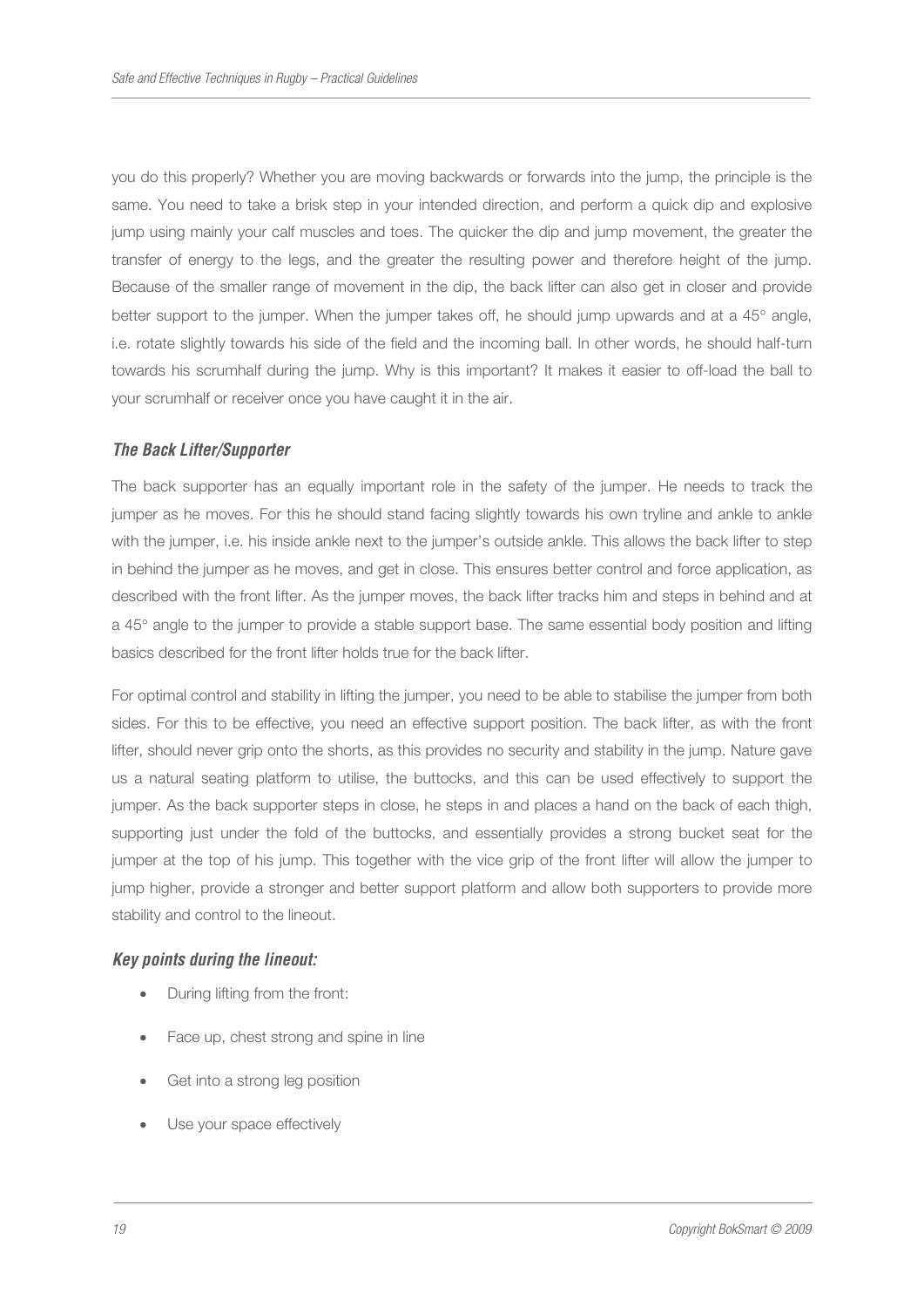- Step in close to your jumper
- Support the jumper with a vice grip on the outer mid-thighs
- Control the jumper back down safely to the ground
- During jumping:
- Use your space to move effectively
- Take a brisk step towards your support player
- Dip quickly and not too deep
- Jump explosively using mainly your calf muscles and toes
- Half-turn towards your scrum half/inside half in the air as you jump
- During lifting from the back:
- Face up, chest strong and spine in line
- Stand ankle to ankle with the jumper and facing your try line
- Use your space effectively
- Step in close and at a 45° angle behind your jumper
- Get into a strong leg position
- Support the jumper with a bucket seat hold just below the buttocks
- Control the jumper back down safely to the ground

# **RUCKS AND MAULS**

The ruck and maul both have the potential to be a breeding ground for injuries if players firstly do not play according to the prescribed rules, and secondly, if these rules are not properly enforced by the referee. The ruck and maul is quite complex in terms of management, but players if properly educated can be effective AND safe in their approach to these phases of play, especially as they are intensive, and frequently involve high impact contact situations.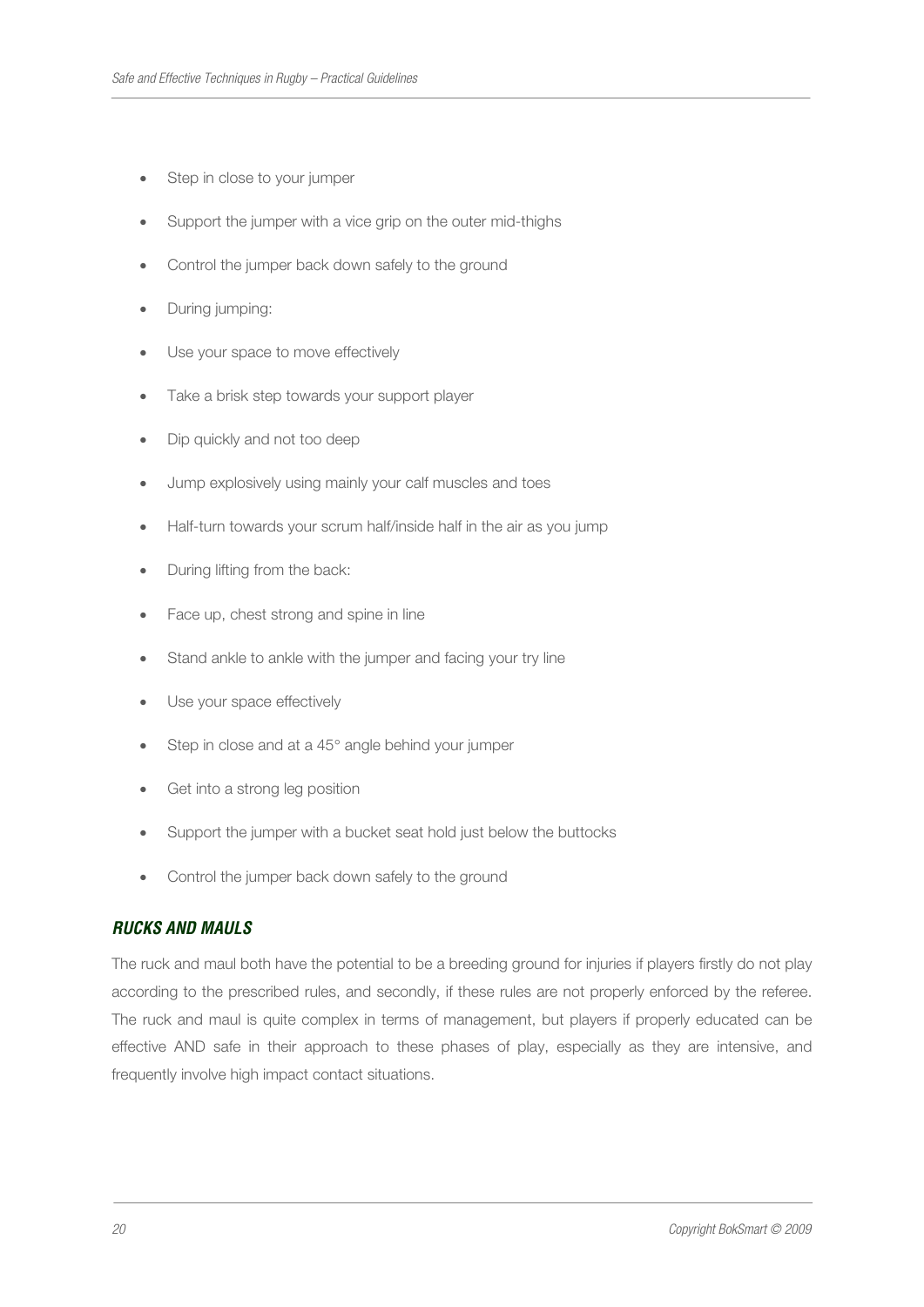# **THE RUCK**

A ruck is generally formed when the tackler, tackled player and ball are all on the ground, and when one or more of the support players from either side are on their feet and contest for the ball. An important point is that a player that enters the tackle situation has to enter from behind their own player and through what is termed the "gate", and any additional players entering the newly formed ruck thereafter have to enter from alongside or behind their hindmost (the player in the ruck closest to their own try-line) player's feet to contest the ball legally. The proverbial "gate" refers to the horizontal distance across the field extending between the outer most extremities of the two or more players involved in the tackle– the size of this gate depends on how the players fall to ground in the tackle. This is also a safety issue, as it deters players from cleaning their opponents out of the ruck from the side and "blind-siding" i.e. cleaning them out while being unaware of the potential contact or without them having a chance to see you coming and prepare themselves for the contact.

To contest the ball in the ruck, players should always weight bear on both of their feet and they should always be face up, spine in line, and with their heads and shoulders above their hips at all times. Dropping your head lower than your hips first of all does not allow you to see any of the oncoming players, and secondly increases the chances of severely injuring your neck, as any direct contact from a defending player can force it into extreme deep neck flexion with dire consequences.

As you enter into the ruck shorten your steps, make sure that you enter from behind or alongside your hindmost player, and target the ball. At the ruck some players are keenly contesting the ball and others are also cleaning out and attempting to drive any opposition players out of the formed ruck. When entering a ruck and/or trying to clean out an opposition player, as with the tackle contest always keep the spine in line, chin off the chest, face up and eyes open, and arms close to the body. Shortly before you make contact, dip slightly, step in close and make contact with the hard part of the front of the shoulder, and wrap your arms around your opponent. Continue to power drive with the legs from a low body position forwards and upwards. Always try and make contact directly below the player you are trying to clean out. Do not come from above and drive downwards. This is unsafe for both players involved. Because the incidence of head injuries in the ruck are increasing, it is important to train and emphasize the correct head and body position in driving out and cleaning out in the ruck.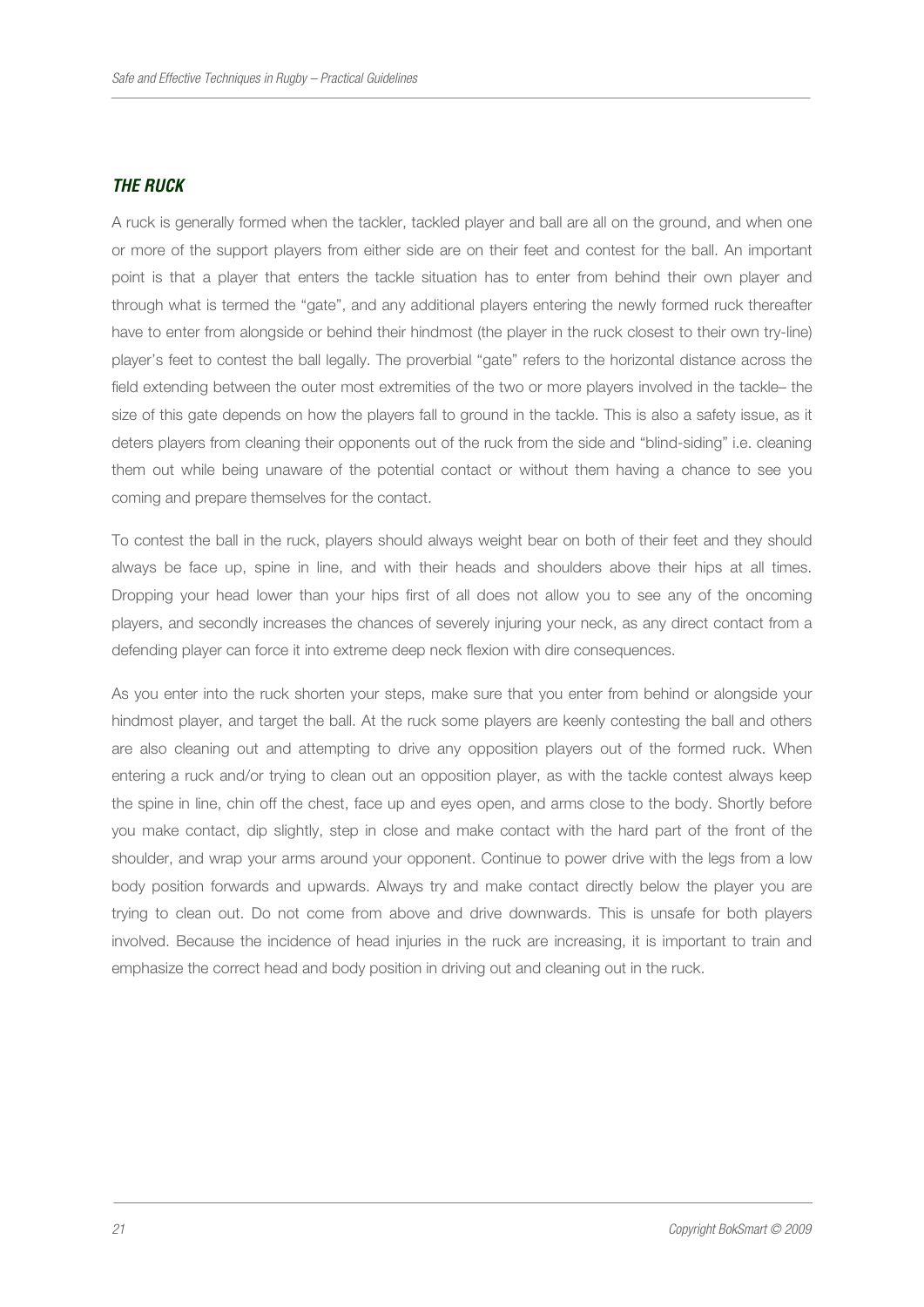## **THE MAUL**

A maul is generally formed when an attempt is made to tackle a player; the player is not brought to ground, but is held up by one or more defenders. One or more of his own team's players may also bind onto him to contest and/or maintain possession of the ball. All players have to be on their feet and moving. Depending on the situation, the support players that enter into the maul should determine their purpose. If the ball is not secure, then they should attempt to secure it, provide additional leg drive and bind onto the ball carrier. If the ball is secure in the contact, they should target the ball, bind accordingly and move the ball away to the back of the maul away from the opposition. Ripping the ball away from the ball carrier and/or opposition, and transferring the ball away from the immediate threat, is something that should be taught separately. It is however important to teach this as mainly a leg based activity. At all times however, support players should be bound, and enter the maul from behind the ball i.e. from behind the last man's feet. When entering the maul, it is always important to stay on your feet and come in low, as the lower your body position and centre of gravity, the more power and stability to the maul. Also make sure that you are spine in line and head and shoulders above the hips at all times, and bound. Entering the maul from the side or trying to pull it down to ground destabilizes the maul and can lead to unnecessary injury of both the legal participants and/or the infringing player.

## **Key points during the ruck and maul:**

#### Rucks:

- Always enter alongside or behind the last man's feet
- Do not charge in from the side
- Keep your face up and eyes open
- Sight your target
- Keep your spine in line
- Head and shoulders above hips
- Shorter, faster steps as you approach
- Keep your elbows low, hands up and arms close to the body
- Dip and step into the contact
- Enter from a low to a high position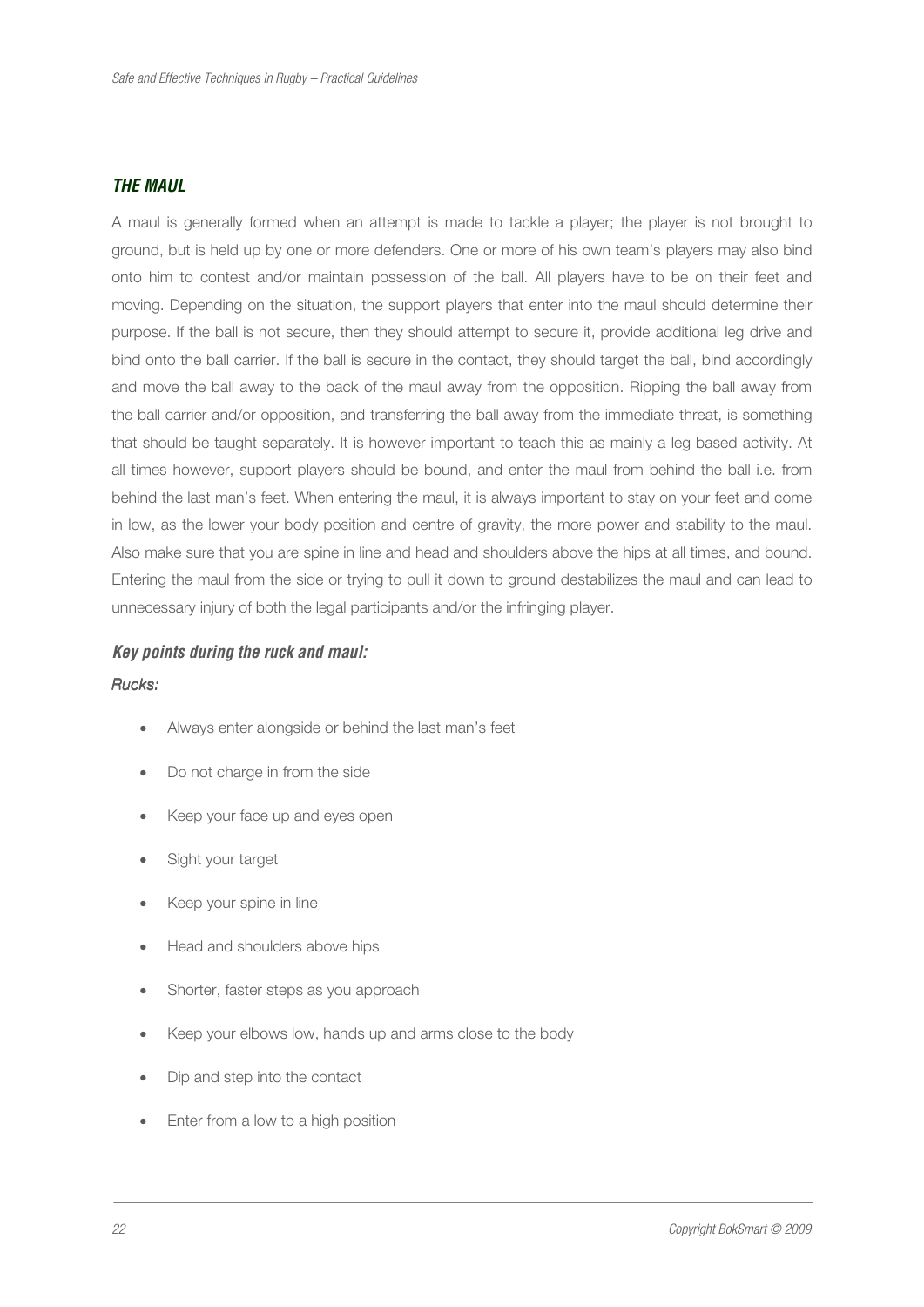- Make contact from below with the hard part of the front of the shoulder
- Wrap your arms around your opponent
- Continue to power drive through and clean out the player from the ruck
- Stay on your feet at all times
- Do not go to ground and prevent the ball from emerging

#### Mauls:

- Always enter from behind the last man's feet
- Do not charge into the maul from the side
- Keep your face up and eyes open
- Keep your spine in line
- Head and shoulders above hips
- Shorter, faster steps as you approach
- Keep your elbows low, hands up and arms close to the body
- Dip and step into the contact
- Enter from a low to a high position
- If the ball is not secure, attempt to secure it
- Bind onto the ball carrier and provide additional leg drive
- If the ball is secure, target the ball, and bind properly
- Attempt to rip the ball away and transfer the ball to the back of the maul
- Maintain your bind and provide additional leg drive
- Stay on your feet at all times
- Do not pull down or attempt to collapse the maul illegally